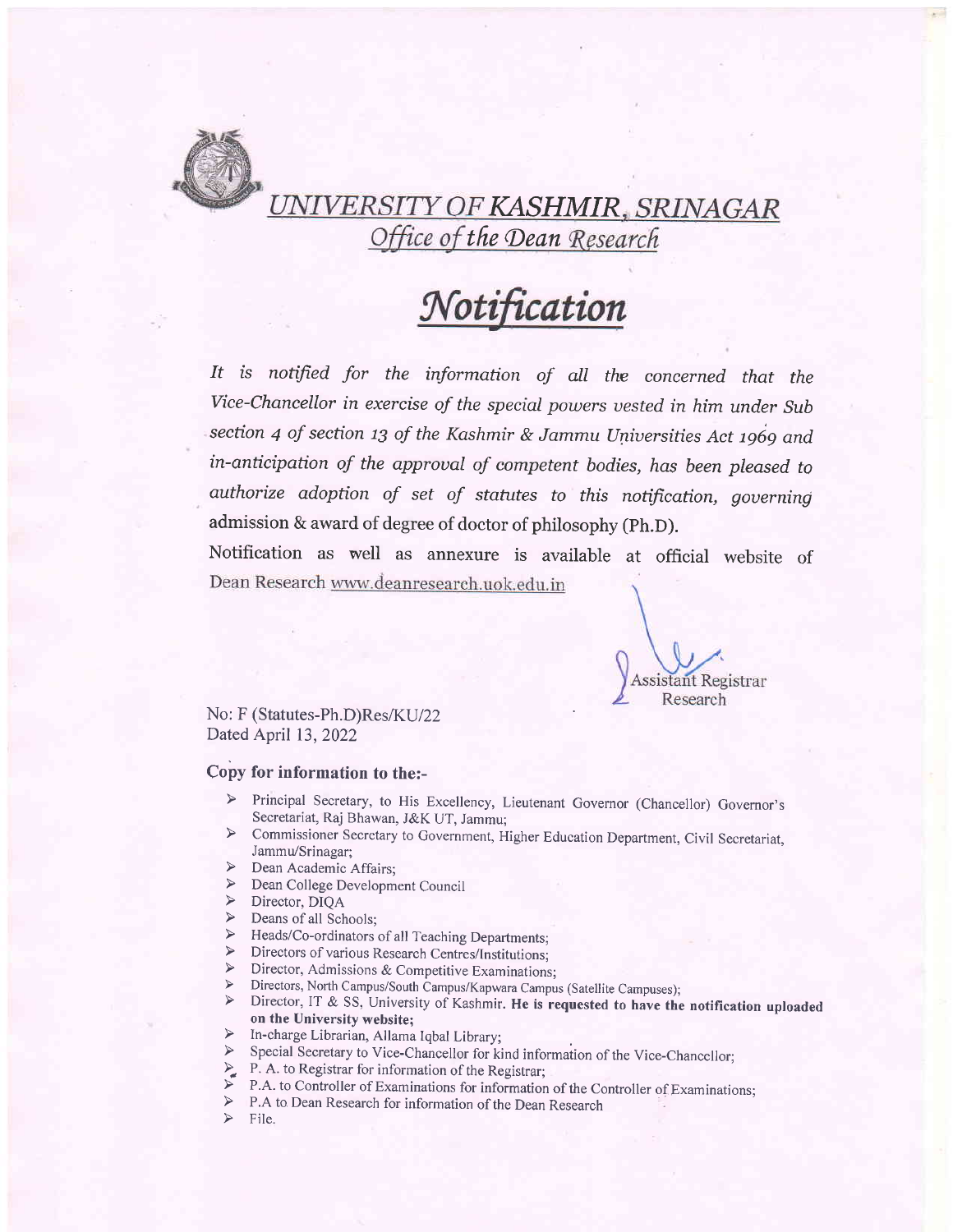## **STATUTES GOVERNING ADMISSION & AWARD OF DEGREE OF DOCTOR OF PHILOSOPHY (Ph.D), 2021 AND ONWARDS.**

| 1. | <b>Short Title and Commencement:</b>                                                                                                                                                                                                                                                                                           |
|----|--------------------------------------------------------------------------------------------------------------------------------------------------------------------------------------------------------------------------------------------------------------------------------------------------------------------------------|
|    | These Statutes shall be called the University of Kashmir statutes governing award<br>$\mathbf{i}$<br>of degree of Doctor of Philosophy (Ph.D).<br>These Statutes shall govern admissions leading to the award of Degree of Ph.D to<br>$\rm ii)$<br>be conferred by the University of Kashmir and shall be applicable from 2021 |
|    | onwards.                                                                                                                                                                                                                                                                                                                       |
| 2. | <b>Definitions</b>                                                                                                                                                                                                                                                                                                             |
|    | In these Statutes, unless the context otherwise requires:<br>a) "Act" means the Kashmir and Jammu Universities Act, 1969;                                                                                                                                                                                                      |
|    |                                                                                                                                                                                                                                                                                                                                |
|    | b) "University" means the University of Kashmir as defined under Section 2(k) of the Act;                                                                                                                                                                                                                                      |
|    | c) "Statutes" mean Statutes as defined under Section 2 (h) of the Act;                                                                                                                                                                                                                                                         |
|    | d) "Regulations" mean Regulations as defined under Section 2 (h) of the Act;                                                                                                                                                                                                                                                   |
|    | e) "Syndicate" means the Syndicate as constituted under Section 2 of the Act;                                                                                                                                                                                                                                                  |
|    | f) "Academic Council" means the Academic Council as defined under Section 2 (a) of<br>the Act;                                                                                                                                                                                                                                 |
|    | g) "Research Council" constituted by University Council vide resolution 24-10-2017;                                                                                                                                                                                                                                            |
|    | h) "College" means a College as defined under Section 2 (c) of the Act;                                                                                                                                                                                                                                                        |
|    | i) "Constituent College" means the Constituent College as defined under Section 2 (d) of                                                                                                                                                                                                                                       |
|    | the Act; and includes autonomous college designated so by the competent authority;                                                                                                                                                                                                                                             |
|    | j) "Affiliated College" means an affiliated College as defined under Section 2(b) of the                                                                                                                                                                                                                                       |
|    | Act;                                                                                                                                                                                                                                                                                                                           |
|    | k) "DRC" means Departmental Research Committee as constituted under Statute 4 of<br>these Statutes and would mean the Department/ Centre/ Institute where the candidate<br>is being or has been registered;                                                                                                                    |
|    | l) "BORS" means the Board of Research Studies as defined under Section 2(e) of the                                                                                                                                                                                                                                             |
|    | Act;                                                                                                                                                                                                                                                                                                                           |
|    | m) "BOE" means the Board of Examiners appointed to evaluate and assess thesis of<br>scholars for Ph.D programme.                                                                                                                                                                                                               |
|    | n) "External Examiner" means an examiner who is not on the pay rolls of the University<br>of Kashmir;                                                                                                                                                                                                                          |
|    | o) "Registration" means registration of candidates for Ph.D programme granted by the<br>BORS under these Statutes and includes re-registration also;                                                                                                                                                                           |
|    | p) "Research Progress Assessment Committee" (RPAC) means a prescribed committee<br>constituted under these Statutes to evaluate and assess the research progress of the<br>registered scholar;                                                                                                                                 |
|    | "Ph.D." means Doctor of Philosophy as conferred under these Statutes;<br>q)                                                                                                                                                                                                                                                    |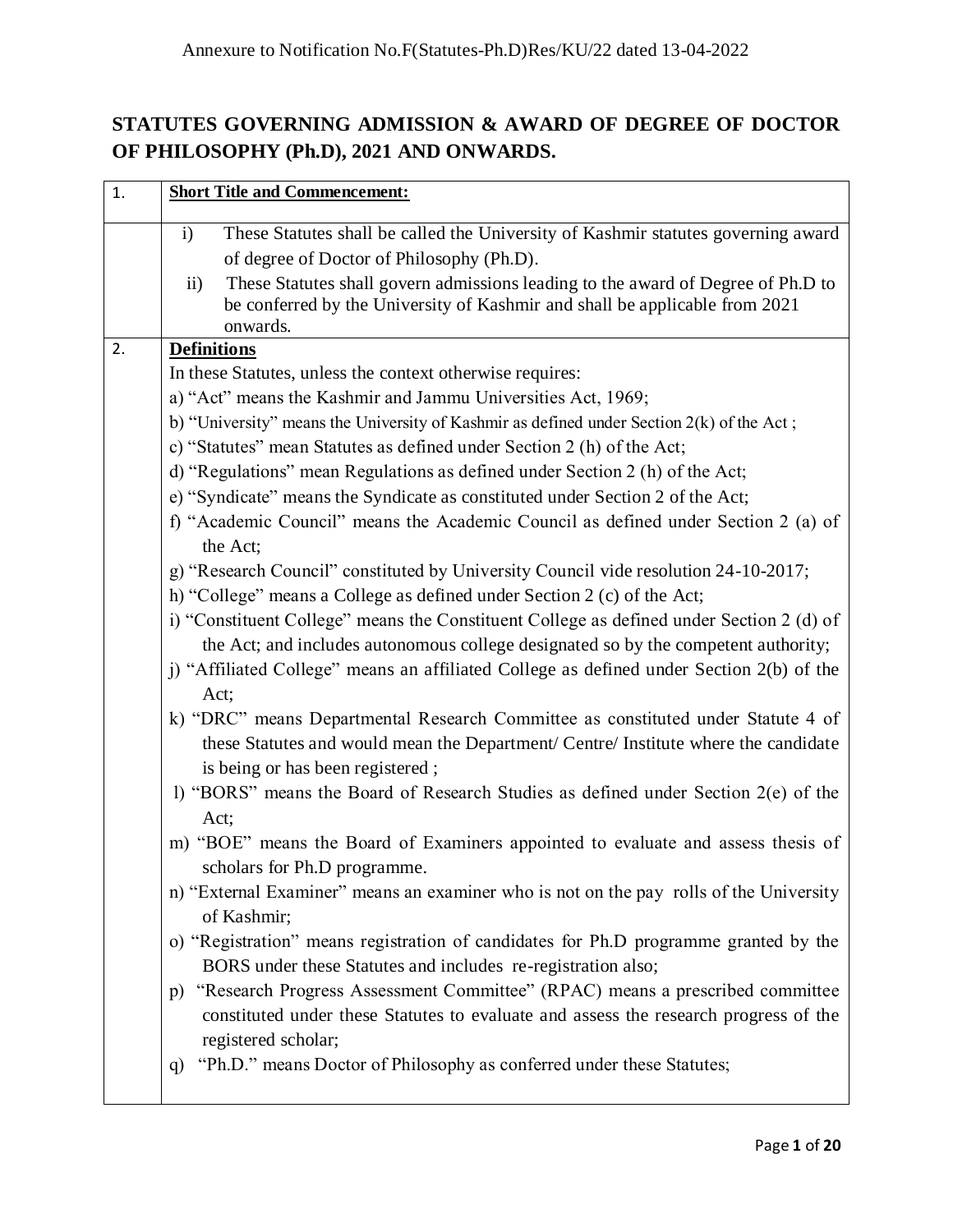|     | Recognition of Departments/Centres/Satellite Campuses/Institutions as Research                                                                                                                                                                                                                                                                                                                                                                                                                                                                                                                                                                                                                                                                                                                                                                                                                                                                                                                                                                                                                                                                                                                                                                                                                                                                                                                                                        |
|-----|---------------------------------------------------------------------------------------------------------------------------------------------------------------------------------------------------------------------------------------------------------------------------------------------------------------------------------------------------------------------------------------------------------------------------------------------------------------------------------------------------------------------------------------------------------------------------------------------------------------------------------------------------------------------------------------------------------------------------------------------------------------------------------------------------------------------------------------------------------------------------------------------------------------------------------------------------------------------------------------------------------------------------------------------------------------------------------------------------------------------------------------------------------------------------------------------------------------------------------------------------------------------------------------------------------------------------------------------------------------------------------------------------------------------------------------|
|     | <b>Centres:</b>                                                                                                                                                                                                                                                                                                                                                                                                                                                                                                                                                                                                                                                                                                                                                                                                                                                                                                                                                                                                                                                                                                                                                                                                                                                                                                                                                                                                                       |
|     | (I) The BORS may on the concurrence of the Research Council or any other competent<br>body recommend to the Syndicate recognition for any Department, Research Centre,<br>Satellite Campus, Institute for conducting courses leading to the award of Ph.D<br>degree in the subjects/allied subjects assigned to it.<br>Provided that the Department, Research Centre, Satellite Campuses, Institute, as the<br>case may be, satisfies the BORS regarding the fulfilment of the following<br>requirements:<br>i) Adequate infrastructural facilities are available for carrying out research work<br>in the concerned subject/s;<br>ii) PG Course(s) is/are being offered to the candidates; or<br>iii) it has been established, <i>inter alia</i> , for carrying out research in the discipline in<br>which recognition as research centre is sought;<br>iv) there are at least four faculty members recognized as supervisors/co-<br>supervisors to provide research guidance and in case of less than four<br>supervisors, approved supervisors from allied Departments, Centres,<br>affiliated colleges may be co-opted to make it four.<br>a good track record of having carried out national level research projects to be<br>V)<br>determined by a committee constituted for this purpose by the Dean Research<br>at the request of HOD/ Director of the Departments, Centre, Institute<br>concerned, comprising the following: |
|     | (i) Dean Research<br>(Chairperson)<br>(ii) Dean of the School concerned<br>(iii) HOD/Director of the Allied subject<br>(iv) Expert faculty from concerned subject, wherever necessary<br>(v) Assistant Registrar (Research)<br>(Secretary)<br>(II) Notwithstanding anything contained contrary in clause (I) of Statute 3 of these<br>Statutes, the Syndicate may, on the recommendation of the BORS and Research<br>Council or any other competent body, recognize any other Institution, Research<br>Centre, Laboratory, that may or may not be affiliated to the University of Kashmir<br>for conducting research programmes leading to the award of Ph.D Degree.                                                                                                                                                                                                                                                                                                                                                                                                                                                                                                                                                                                                                                                                                                                                                                  |
|     | <b>Constitution of the DRC</b>                                                                                                                                                                                                                                                                                                                                                                                                                                                                                                                                                                                                                                                                                                                                                                                                                                                                                                                                                                                                                                                                                                                                                                                                                                                                                                                                                                                                        |
| (I) | There shall be a Departmental Research Committee (DRC) with minimum four<br>monitor<br>Department/Institute/Research<br>members<br>research<br>in<br>each<br>to<br>Centre/Satellite Campuses recognized for conducting course leading to the award<br>of Ph.D Degree comprising the following:<br>HOD/Director/Coordinator of the Research Centre/Institute (Chairperson);<br>$\mathbf{i}$                                                                                                                                                                                                                                                                                                                                                                                                                                                                                                                                                                                                                                                                                                                                                                                                                                                                                                                                                                                                                                            |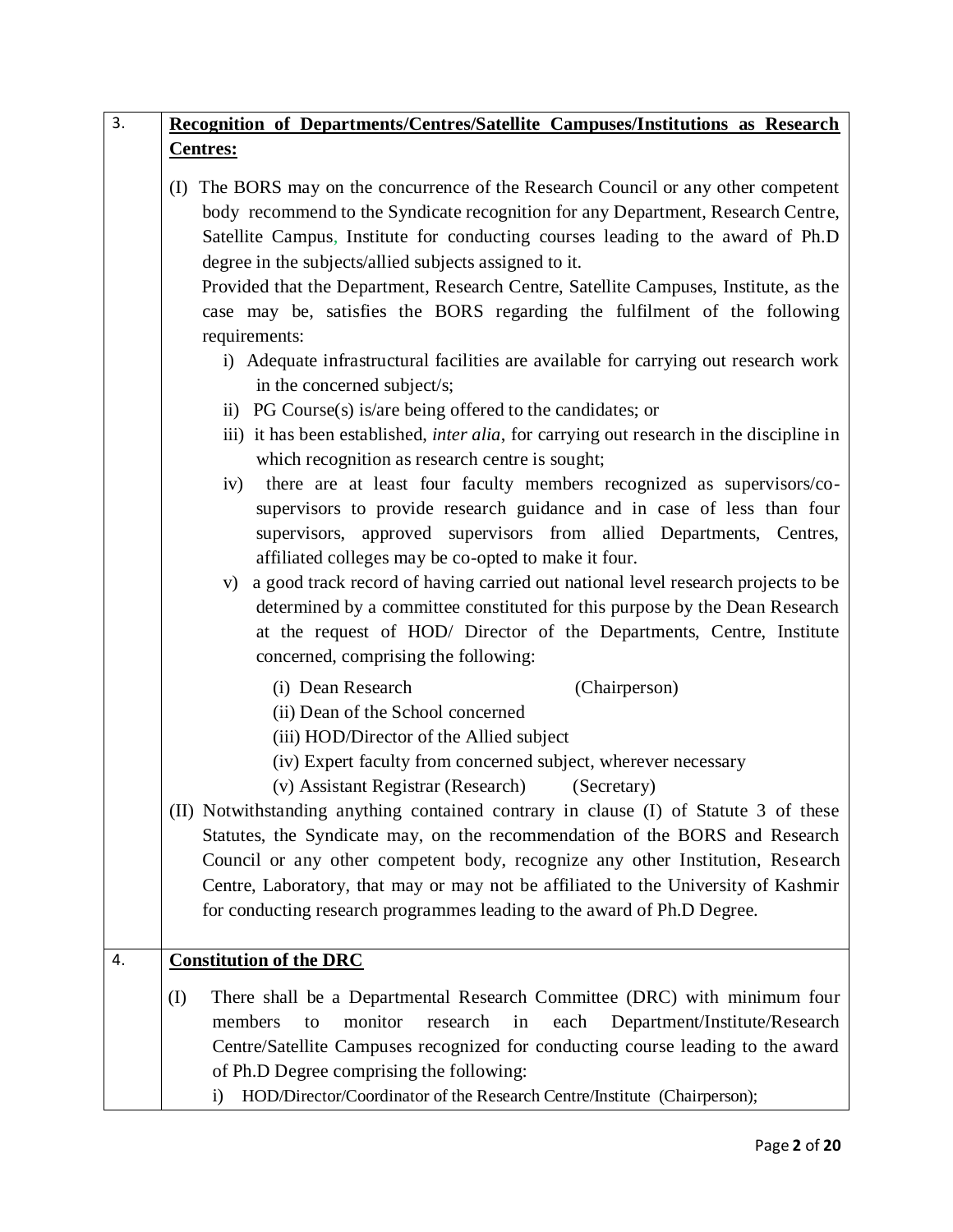|    |      | All approved supervisors of the Department/Centre/Institute/Satellite Campuses<br>$\rm ii)$                                |
|----|------|----------------------------------------------------------------------------------------------------------------------------|
|    |      | (Members);<br>Any other faculty/expert/s whose participation might be considered essential by the<br>$\overline{111}$ )    |
|    |      | Departmental Research Committee; and                                                                                       |
|    |      | (iv) Observer/s not below the rank of Professor preferably from the allied subject to                                      |
|    |      | be nominated by the Vice-chancellor on the recommendation of Dean Research.                                                |
|    |      | Provided that in case of the Department/s/Centre/s/Institute/Satellite Campuses                                            |
|    |      | where the required minimum number of members is not available at a given                                                   |
|    |      | point of time, the HOD/Director of that Department/Centre/ Institute/Satellite                                             |
|    |      | Campuses shall co-opt members from other allied Department/s/Centre/s on                                                   |
|    |      | the recommendations of the Departmental Research Committee, after seeking                                                  |
|    |      | approval of the Vice-Chancellor.                                                                                           |
|    | (II) | The majority of the members including the Chairperson shall form quorum for the                                            |
|    |      | meeting of the DRC.                                                                                                        |
|    |      | Note: Where Assistant Professor is working as coordinator of the Deptt./Centre/                                            |
|    |      | Institute, the Dean of the School concerned shall act as Chairperson of the                                                |
|    |      | DRC.                                                                                                                       |
| 5. |      | Powers & Functions of the DRC                                                                                              |
|    | (I)  | The DRC shall monitor & facilitate conduct of quality research in the                                                      |
|    |      | Department/Institute/Centre/Satellite Campus and shall have the following powers                                           |
|    |      | and functions, namely:                                                                                                     |
|    |      | Consolidate the number of vacancies indicated by individual supervisors and<br>$\mathbf{i}$                                |
|    |      | forward them to the concerned Dean for admission;                                                                          |
|    |      | Recommend the research synopses of candidates selected for Ph.D programme<br>$\overline{11})$                              |
|    |      | to the Dean of the School for placement before Pre-BORS. Dean of the School                                                |
|    |      | shall conduct Pre-BORS meetings with participation of DRC members of other                                                 |
|    |      | deptts of the School concerned in the meeting.<br>Provided that no such recommendation shall be made by the DRC unless the |
|    |      | candidate justifies/defends his/her synopsis before DRC and where the DRC                                                  |
|    |      | suggests any change/s, in the synopsis, the Chairperson DRC shall ensure that                                              |
|    |      | all those changes are incorporated in it and only then the synopsis shall be                                               |
|    |      | recommended to BORS for registration.                                                                                      |
|    |      | Provided further that the DRC may seek an opinion through Chairperson on                                                   |
|    |      | the synopsis submitted by the candidate from an expert/s outside the                                                       |
|    |      | Department/Centre/University/Campus, if deemed necessary, before approving                                                 |
|    |      | it.                                                                                                                        |
|    |      | iii) ensure strict adherence to research ethics;                                                                           |
|    |      | iv) prescribe the syllabus for course work for Ph.D programme.                                                             |
|    |      | v) address all complaints/grievances of the scholars and supervisors pertaining to                                         |
|    |      | misconduct, misbehaviour, harassment etc. and shall make appropriate                                                       |
|    |      | recommendations to the Dean of the School and where Chairperson DRC or                                                     |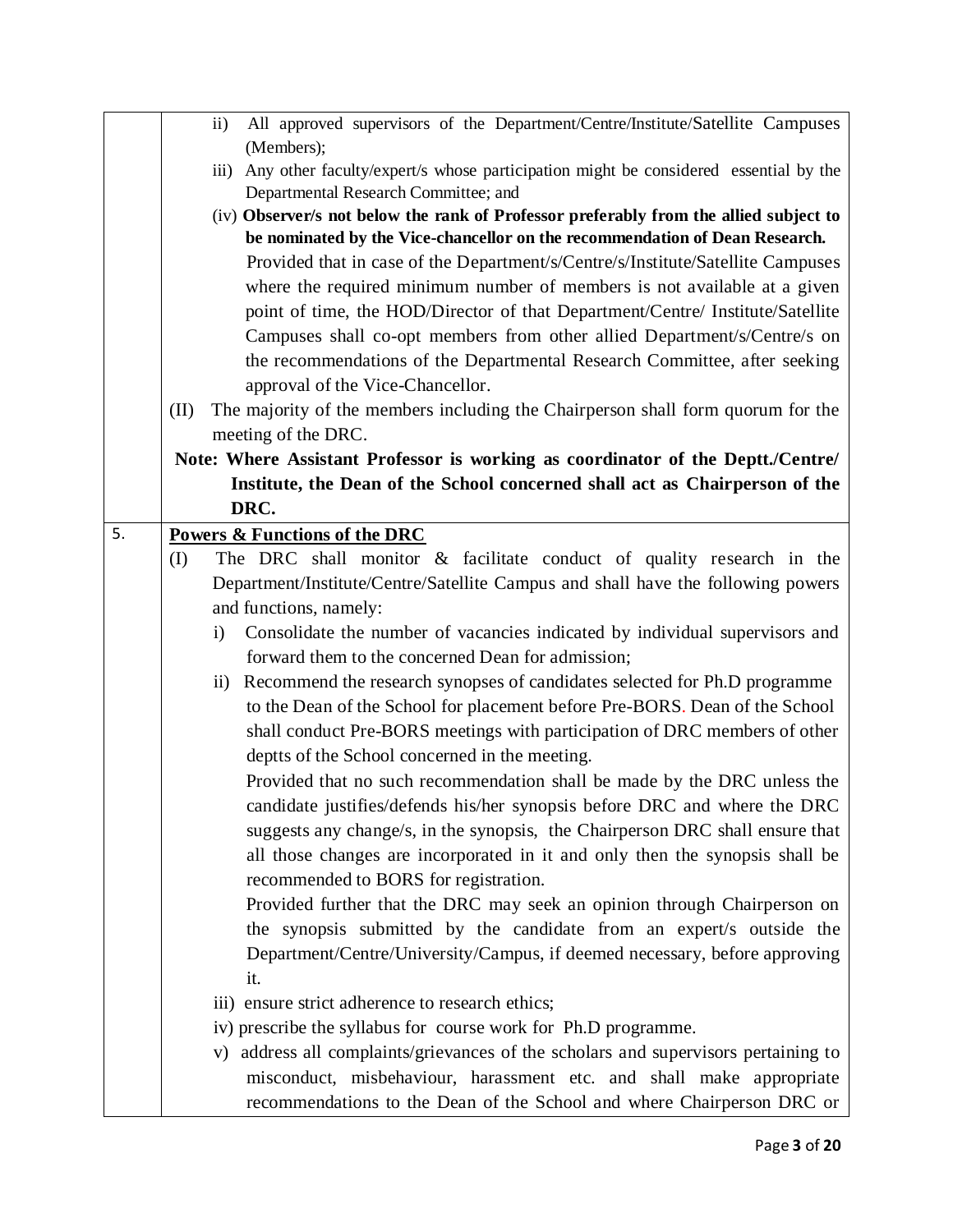|    | Dean of the School is the supervisor, then matter may be taken up by the Dean<br>Research and where Dean Research happens to be Supervisor of the scholar,<br>the matter shall be referred to Vice-Chancellor.                                                                                                                                                                                                                                                                                                                                                                                                                                                                                                                                                                                                                                                                                                                                                                                                                                                                                                   |
|----|------------------------------------------------------------------------------------------------------------------------------------------------------------------------------------------------------------------------------------------------------------------------------------------------------------------------------------------------------------------------------------------------------------------------------------------------------------------------------------------------------------------------------------------------------------------------------------------------------------------------------------------------------------------------------------------------------------------------------------------------------------------------------------------------------------------------------------------------------------------------------------------------------------------------------------------------------------------------------------------------------------------------------------------------------------------------------------------------------------------|
|    | vi) admit the candidate/s to research programme on provisional basis subject to the<br>confirmation by BORS which shall be effective from the date of his/her joining                                                                                                                                                                                                                                                                                                                                                                                                                                                                                                                                                                                                                                                                                                                                                                                                                                                                                                                                            |
|    | the programme duly allowed by HOD/Director/Co-ordinator.                                                                                                                                                                                                                                                                                                                                                                                                                                                                                                                                                                                                                                                                                                                                                                                                                                                                                                                                                                                                                                                         |
|    | It shall be obligation of the Chairperson DRC to make efforts to ensure that the<br>(II)                                                                                                                                                                                                                                                                                                                                                                                                                                                                                                                                                                                                                                                                                                                                                                                                                                                                                                                                                                                                                         |
|    | decisions in the DRC meeting are taken with consensus of all the members but<br>where such consensus is not possible, then the decision/s of the majority members                                                                                                                                                                                                                                                                                                                                                                                                                                                                                                                                                                                                                                                                                                                                                                                                                                                                                                                                                |
|    | shall be deemed to be the decision/s of the DRC and, in case of tie, its Chairperson                                                                                                                                                                                                                                                                                                                                                                                                                                                                                                                                                                                                                                                                                                                                                                                                                                                                                                                                                                                                                             |
|    | shall have a casting vote.                                                                                                                                                                                                                                                                                                                                                                                                                                                                                                                                                                                                                                                                                                                                                                                                                                                                                                                                                                                                                                                                                       |
| 6. | <b>Eligibility for admission to Ph.D Programme</b>                                                                                                                                                                                                                                                                                                                                                                                                                                                                                                                                                                                                                                                                                                                                                                                                                                                                                                                                                                                                                                                               |
|    | The candidates interested in seeking admission to Ph.D programme must have secured:                                                                                                                                                                                                                                                                                                                                                                                                                                                                                                                                                                                                                                                                                                                                                                                                                                                                                                                                                                                                                              |
|    | (i) 55% marks in aggregate, or its equivalent grade "B" in the UGC 7-point scale or<br>an equivalent grade in a point scale where ever grading system is followed,<br>excluding grace/statutory marks, if any, in Master's Degree in the concerned<br>subject/allied subject from a recognized university or in any recognized<br>Professional Degree declared equivalent to the Master's Degree by the<br>Equivalence Committee of the University or an equivalent Degree from a foreign<br>educational Institution accredited by an Assessment and Accreditation Agency<br>which is approved, recognised or authorised by an authority having this mandate<br>or by an Equivalence Committee of the University;<br>(ii) a relaxation of 5% of marks from 55% to 50% or equivalent relaxation of grade<br>shall be allowed for the candidates belonging to SC/ST/OBC (non-creamy<br>layer)/differently abled and other categories of candidates as provided under<br>University Grants Commission (Minimum Standards and Procedure for award of<br>M.Phil/Ph.D Degrees) Regulation-2016.<br><b>Explanation:</b> |
|    | The Departmental Research Committee shall decide which of the subject/s is/are<br>allied to the subject concerned and shall also decide whether the degree shall be<br>given to the candidate in the subject/discipline in which he/she has qualified                                                                                                                                                                                                                                                                                                                                                                                                                                                                                                                                                                                                                                                                                                                                                                                                                                                            |
|    | his/her Master's degree or in the allied subject/discipline in which the candidate is                                                                                                                                                                                                                                                                                                                                                                                                                                                                                                                                                                                                                                                                                                                                                                                                                                                                                                                                                                                                                            |
|    | seeking admission. The decision of the DRC shall, however, be subject to the                                                                                                                                                                                                                                                                                                                                                                                                                                                                                                                                                                                                                                                                                                                                                                                                                                                                                                                                                                                                                                     |
|    | approval of the BORS at the time of registration.                                                                                                                                                                                                                                                                                                                                                                                                                                                                                                                                                                                                                                                                                                                                                                                                                                                                                                                                                                                                                                                                |
| 7. | <b>Procedure for Admission</b>                                                                                                                                                                                                                                                                                                                                                                                                                                                                                                                                                                                                                                                                                                                                                                                                                                                                                                                                                                                                                                                                                   |
|    | The admission to Ph.D Programme shall be made as per clause (II), (III) and (IV).<br>(I)<br>Subject to Statutes 6 of these Statutes, the eligible candidates other than the<br>(II)<br>candidates exempted from entrance test, shall have to qualify the Entrance Test by<br>securing at least 50% marks.                                                                                                                                                                                                                                                                                                                                                                                                                                                                                                                                                                                                                                                                                                                                                                                                        |
|    |                                                                                                                                                                                                                                                                                                                                                                                                                                                                                                                                                                                                                                                                                                                                                                                                                                                                                                                                                                                                                                                                                                                  |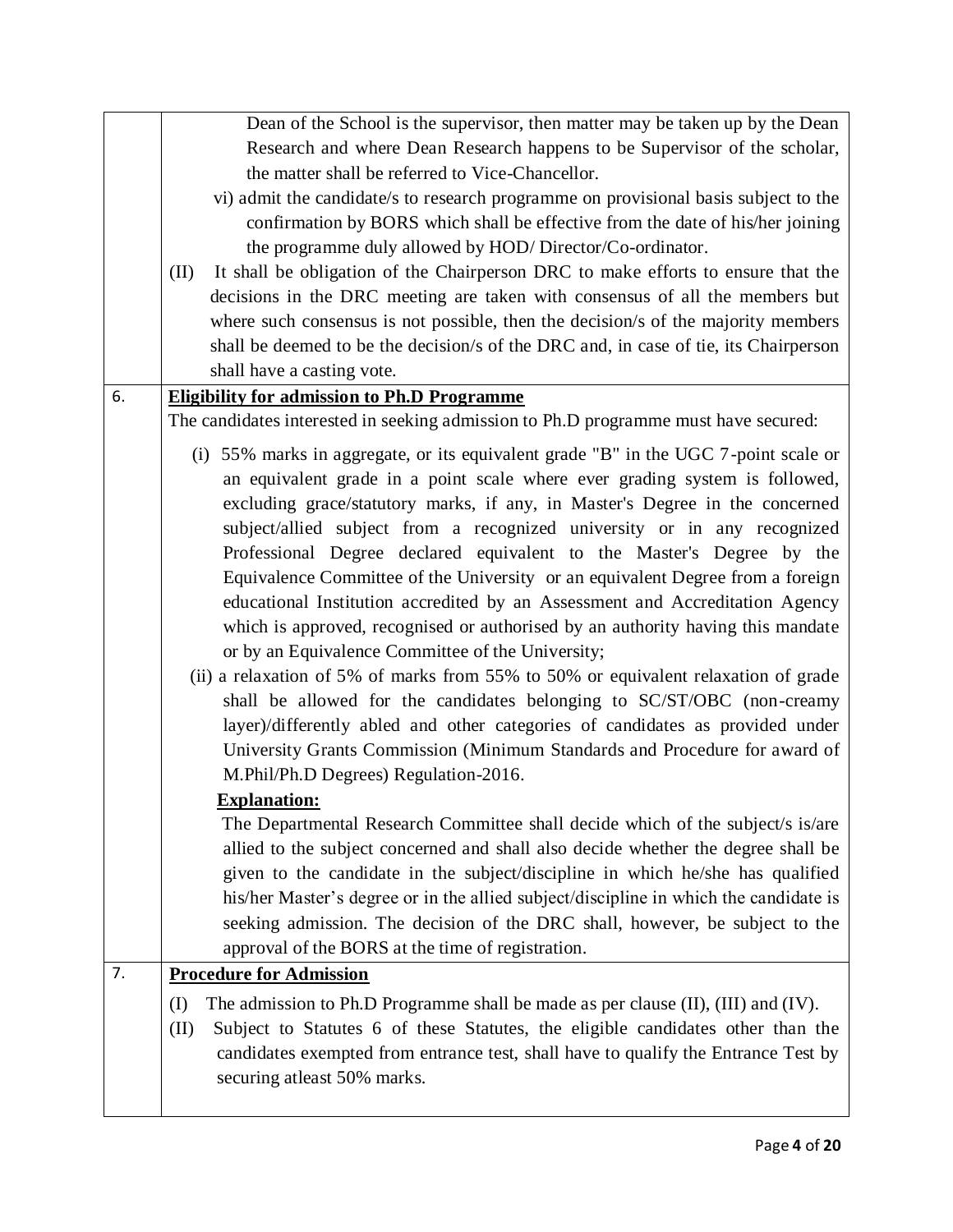Notwithstanding anything contained contrary herein above in clauses (I) and (II), the candidates who have qualified UGC NET/JRF or CSIR-UGC NET/JRF/ICAR-NET/SET/GATE Teacher Fellowship or any other equivalent test declared so by the UGC and (WOS-A/INSPIRE fellows) or have passed M.Phil with least 55% marks or its equivalent grade "B" in the UGC 7-point scale (or an equivalent grade in a point scale where ever grading system is followed) shall be exempted from the Entrance Test. However, a relaxation of 5% of marks from 55% to 50% or equivalent relaxation of grade shall be allowed for the M.Phil pass outs belonging to SC/ST/OBC (non-creamy layer)/persons with disability (PWDs) and other categories of candidates approved by University.

- (III) **JRFs and WOS-A/INSPIRE** fellows with fellowships are to be selected in the first instance against the available vacancies. Where the numbers of vacancies are less than the number of **JRF/WOS-A/INSPIRE** fellows candidates, the selection shall be made on the basis of PG merit.
- (IV) Where the number of candidates exempted from the Entrance Test under Clause (II) above is more than the number of seats available then no Entrance Test will be conducted. **However, from academic session 2022 onwards**, **selection of other exempted categories together with the candidates who have qualified entrance test with 50% marks,** other than JRFs and WOS-A/INSPIRE fellows with fellowships, shall be made on the basis of overall merit position obtained as per following criteria:

| S.No. | Qualification | Points                |
|-------|---------------|-----------------------|
| 1.    | <b>NET</b>    | 07                    |
| 2.    | SET/GATE      | 05                    |
| 3.    | M.Phil        | 03                    |
|       | <b>UG</b>     | 20 (on prorata basis) |
| 5.    | PG            | 40 (on prorata basis) |
| 6.    | Interaction   | 25                    |
|       | Total         | 100                   |

- (V) The tie in the marks secured by the candidates in the Entrance Test and interaction shall be resolved on the basis of the percentage of marks secured by them in their Master's or Equivalent Degree.
- (VI) Any challenge to answer key of the answer paper shall be resolved on the basis of the Statutes/ Regulations/Guidelines in vogue in the university to this effect pertaining to the Entrance Test for admission to Master's Course and Post Graduate Answer Paper reevaluation.
- (VII) The list of the qualified candidates along with the waiting list will be prepared by the DRC and will be then forwarded by its Chairperson to the Dean of the School who after satisfying himself/herself about the fairness of the selection will recommend it for approval of Vice-Chancellor through office of Dean Research.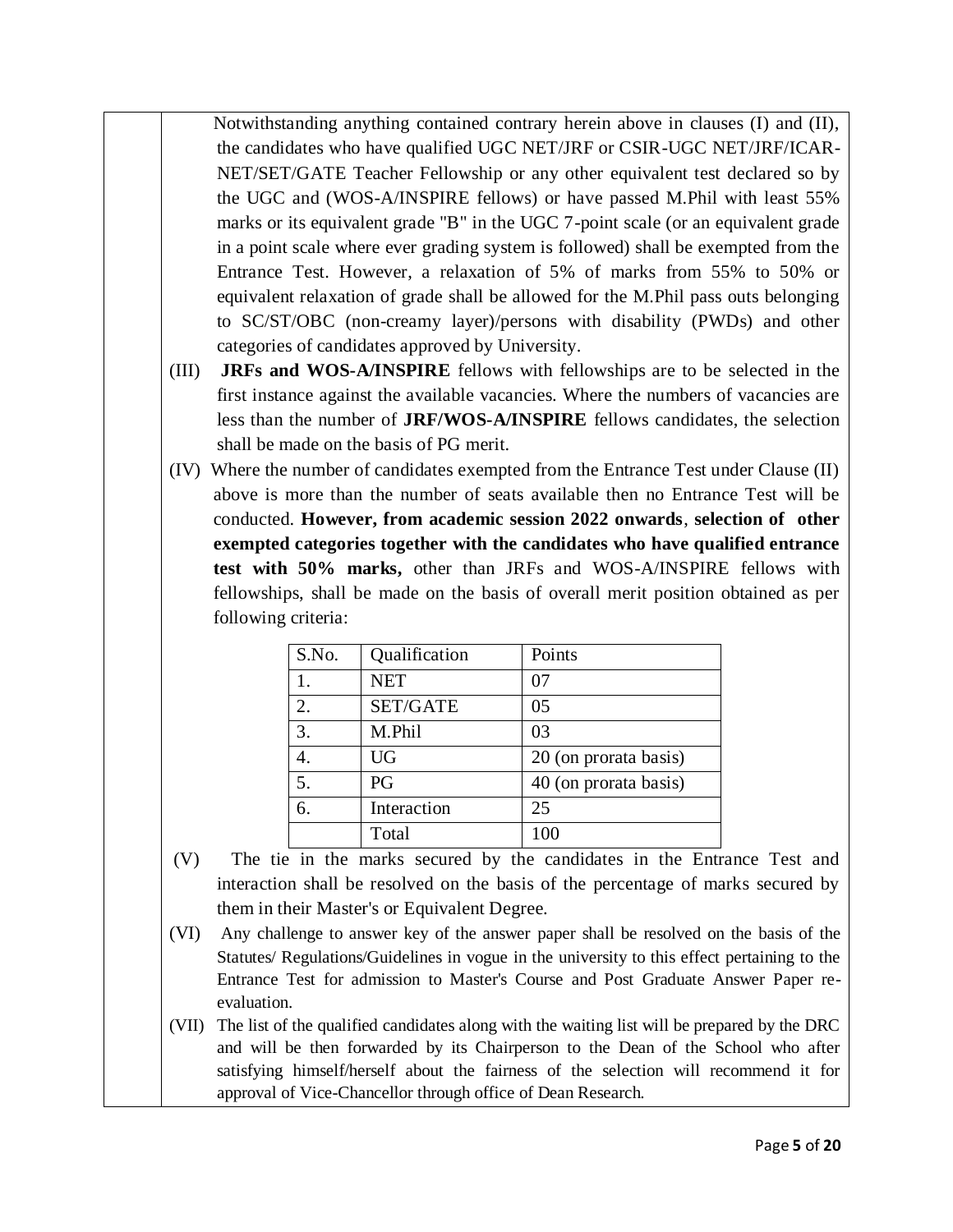|    | (VIII) The list of qualified candidates will be notified by the Dean of the School                                                                                                    |  |  |  |  |  |  |  |  |  |
|----|---------------------------------------------------------------------------------------------------------------------------------------------------------------------------------------|--|--|--|--|--|--|--|--|--|
|    | concerned and will be made available on the website of the university.                                                                                                                |  |  |  |  |  |  |  |  |  |
|    | The entrance test qualified candidates shall be required to appear before the DRC<br>(IX)                                                                                             |  |  |  |  |  |  |  |  |  |
|    | for common interaction along with the exempted candidates other than JRFs and                                                                                                         |  |  |  |  |  |  |  |  |  |
|    | WoS and INSPIRE fellows with fellowships to ascertain (i) student interest (ii)                                                                                                       |  |  |  |  |  |  |  |  |  |
|    | inclination (iii) research aptitude (iv) area of specialization/interest and DRC shall                                                                                                |  |  |  |  |  |  |  |  |  |
|    | finalize the list of selected candidates and their supervisors.                                                                                                                       |  |  |  |  |  |  |  |  |  |
|    | Mere appearance in the list of qualified candidates shall not entitle a candidate to<br>(X)                                                                                           |  |  |  |  |  |  |  |  |  |
|    | the final selection, if he/she is either found otherwise in-eligible or there is no                                                                                                   |  |  |  |  |  |  |  |  |  |
|    | vacancy available in the Department/Centre/Institute.                                                                                                                                 |  |  |  |  |  |  |  |  |  |
| 8. | <b>Entrance Test</b>                                                                                                                                                                  |  |  |  |  |  |  |  |  |  |
|    | (I)<br>There shall be Entrance Test for candidates other than the candidates mentioned under                                                                                          |  |  |  |  |  |  |  |  |  |
|    | statute 7 (II) seeking admission to Ph.D Programme.                                                                                                                                   |  |  |  |  |  |  |  |  |  |
|    | The notification for the Entrance Test for all the Schools shall be issued by the Dean<br>(II)                                                                                        |  |  |  |  |  |  |  |  |  |
|    | Research twice in a year preferably in January and July.                                                                                                                              |  |  |  |  |  |  |  |  |  |
|    | (III) The Directorate of Admission and Competitive examinations of the University shall                                                                                               |  |  |  |  |  |  |  |  |  |
|    | conduct Entrance Test for eligible candidates.                                                                                                                                        |  |  |  |  |  |  |  |  |  |
|    | (IV) The Entrance Test Paper shall be arranged by the Dean of the School concerned in                                                                                                 |  |  |  |  |  |  |  |  |  |
|    | consultation with the Chairperson DRC.                                                                                                                                                |  |  |  |  |  |  |  |  |  |
|    | (V) There shall be single Entrance Test paper with three parts having the following break up:<br>(i) Part -I General Aptitude with emphasis on logical reasoning, graphical analysis, |  |  |  |  |  |  |  |  |  |
|    | Analytical and numerical ability, quantitative comparisons, puzzles etc.                                                                                                              |  |  |  |  |  |  |  |  |  |
|    | (ii) Part-(II) Basic (conventional) questions on core papers.                                                                                                                         |  |  |  |  |  |  |  |  |  |
|    | (iii) Part (III) Advanced (higher value questions) questions on Core papers                                                                                                           |  |  |  |  |  |  |  |  |  |
|    | (VI) The question paper shall have 100 MCQ's with 1 mark each with no negative                                                                                                        |  |  |  |  |  |  |  |  |  |
|    | marks. Break of questions in the question paper shall be as follows:                                                                                                                  |  |  |  |  |  |  |  |  |  |
|    | $(i)$ Part -I<br>20                                                                                                                                                                   |  |  |  |  |  |  |  |  |  |
|    | 30<br>$(ii) Part-II$                                                                                                                                                                  |  |  |  |  |  |  |  |  |  |
|    | $(iii)$ Part-III<br>50                                                                                                                                                                |  |  |  |  |  |  |  |  |  |
|    | (VII) The candidates whose result of the final semester of the Master's programme or an                                                                                               |  |  |  |  |  |  |  |  |  |
|    | equivalent Degree is awaited shall also be allowed to appear provisionally in the                                                                                                     |  |  |  |  |  |  |  |  |  |
|    | Entrance Test, subject to the production of an affidavit duly attested by 1st class                                                                                                   |  |  |  |  |  |  |  |  |  |
|    | Judicial Magistrate to the effect that he/she shall not claim any benefit in case                                                                                                     |  |  |  |  |  |  |  |  |  |
|    | he/she fails to produce final result position with required percentage of his/ her                                                                                                    |  |  |  |  |  |  |  |  |  |
|    | Master's programme by or before the date of declaration of Entrance Test result.                                                                                                      |  |  |  |  |  |  |  |  |  |
| 9. | <b>Eligibility for Part-time Registration:</b>                                                                                                                                        |  |  |  |  |  |  |  |  |  |
|    | The basic eligibility and admission procedure for part-time registration shall be the                                                                                                 |  |  |  |  |  |  |  |  |  |
|    | same as is applicable to full time registration but part time registration for Ph.D                                                                                                   |  |  |  |  |  |  |  |  |  |
|    | programme shall be open to only:                                                                                                                                                      |  |  |  |  |  |  |  |  |  |
|    | University teachers with two years of substantive service;<br>$\mathbf{i}$                                                                                                            |  |  |  |  |  |  |  |  |  |
|    | Permanent scientists of nationally recognized institutions with four years of<br>$\rm ii)$                                                                                            |  |  |  |  |  |  |  |  |  |
|    | substantive service;                                                                                                                                                                  |  |  |  |  |  |  |  |  |  |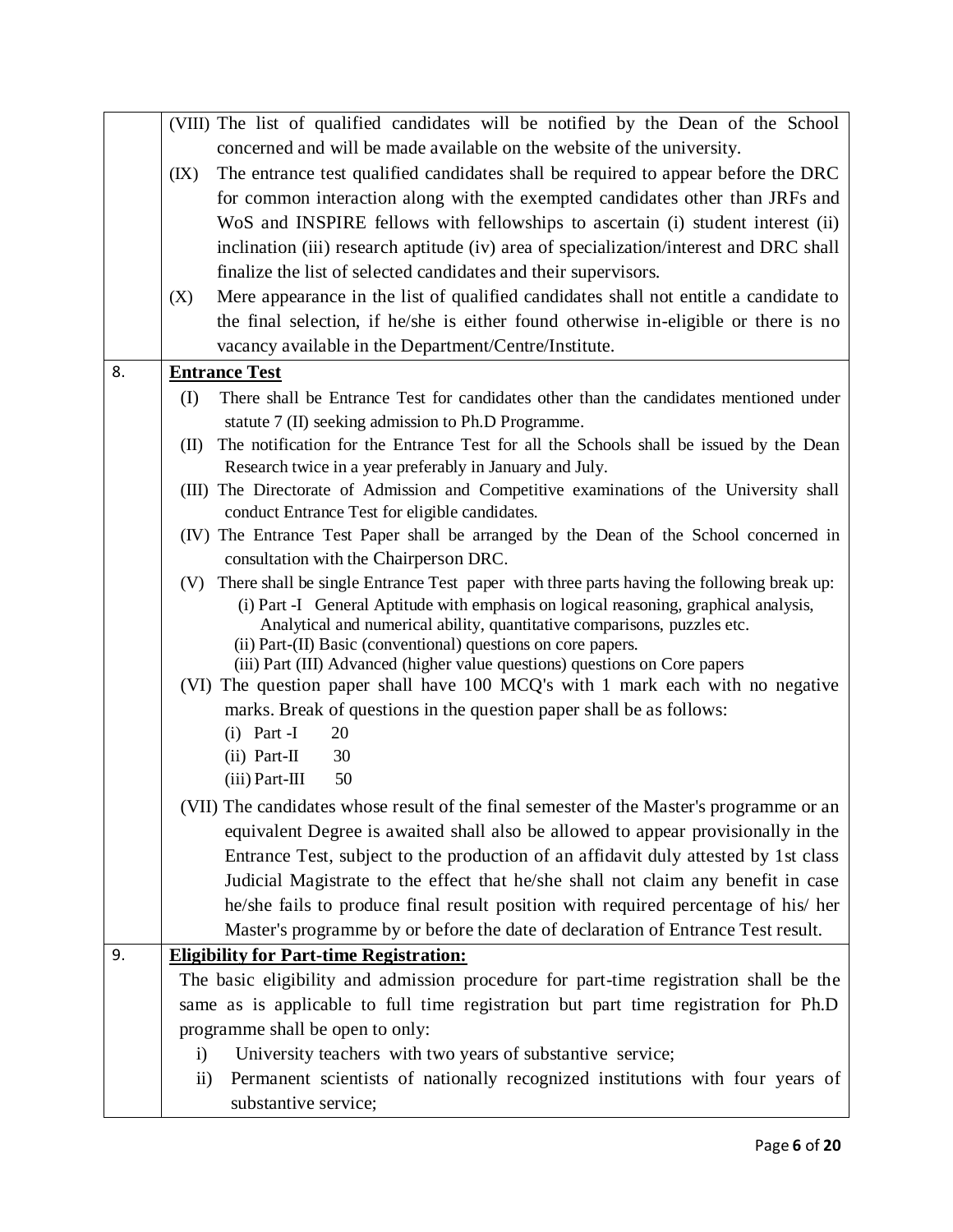|     | Govt. College teachers with at least four years of substantive service;<br>$\overline{111}$ )                                                                              |
|-----|----------------------------------------------------------------------------------------------------------------------------------------------------------------------------|
|     | Non-teaching employees of the universities/ nationally recognized educational<br>iv)                                                                                       |
|     | and research institutions with at least four years substantive service; and                                                                                                |
|     | State Govt. employees with at least 4 years of substantive service.<br>V)                                                                                                  |
|     | vi) Central Govt. Employees with at least 7 years of substantive service.                                                                                                  |
|     | However, the service period in respect of categories from (ii) to (vi) shall be three                                                                                      |
|     | years from academic session 2022.                                                                                                                                          |
| 10. | <b>Joining the Programme:</b>                                                                                                                                              |
|     | (I) The candidates selected for admission leading to the award of Ph.D Degree shall                                                                                        |
|     | join the course within 30 days and In-service candidates within a period of six                                                                                            |
|     | months from the issuance of selection list failing which their admission shall                                                                                             |
|     | automatically stand cancelled.                                                                                                                                             |
|     | The DRC shall finalize supervisors of the candidates immediately after their joining<br>(II)                                                                               |
|     | not later than two weeks on the basis of the area of specialization/interest of                                                                                            |
|     | supervisor/scholar/mutual compatibility.                                                                                                                                   |
|     | (III) The Dean Research shall cause to maintain the list of all the Ph.D registered scholars                                                                               |
|     | on the website of the University on year-wise basis which shall include the name of                                                                                        |
|     | the candidate registered, Programme, topic of research, name of supervisor/co-                                                                                             |
|     | supervisor, date of enrolment/registration.                                                                                                                                |
|     |                                                                                                                                                                            |
| 11. | <b>Course Work for Ph.D Programme:</b>                                                                                                                                     |
|     | The scholars registered for award of Degree of Ph.D shall have to undergo a course<br>(I)<br>work which shall be necessarily completed within 6 months after selection and |
|     | joining the programme. However, the scholars with M.Phil or any other equivalent                                                                                           |
|     | degree shall be exempted from any course work for his/her Ph.D programme.                                                                                                  |
|     | The course work shall comprise of three papers with the following break up:<br>(II)                                                                                        |
|     | Paper-I: Research methodology [including, but not limited to]: research<br>(i)                                                                                             |
|     | problem, hypothesis, purpose/utility of research, research design, quantitative                                                                                            |
|     | methods, sampling, computer applications, research ethics, review of                                                                                                       |
|     | published literature in the relevant field, training, lab., field studies etc. The                                                                                         |
|     | syllabus for this paper shall be drafted by the DRC in consultation with the                                                                                               |
|     | concerned supervisor.                                                                                                                                                      |
|     | Paper-II: Recent Advances in the Subject<br>(ii)                                                                                                                           |
|     | The syllabus for this paper shall be drafted by the DRC based on the recent                                                                                                |
|     | developments within and outside India on the subject in which Degree shall                                                                                                 |
|     | have to be awarded and shall be common to all the scholars of the                                                                                                          |
|     | Department or group of the Departments or School where ever possible.                                                                                                      |
|     | (iii) Paper-III: Specialized Paper                                                                                                                                         |
|     | The syllabus for this paper shall be based on recent developments in the area                                                                                              |
|     | of research and will be drafted by the concerned supervisor and approved by                                                                                                |
|     | the DRC which shall be set and evaluated by the concerned supervisor.                                                                                                      |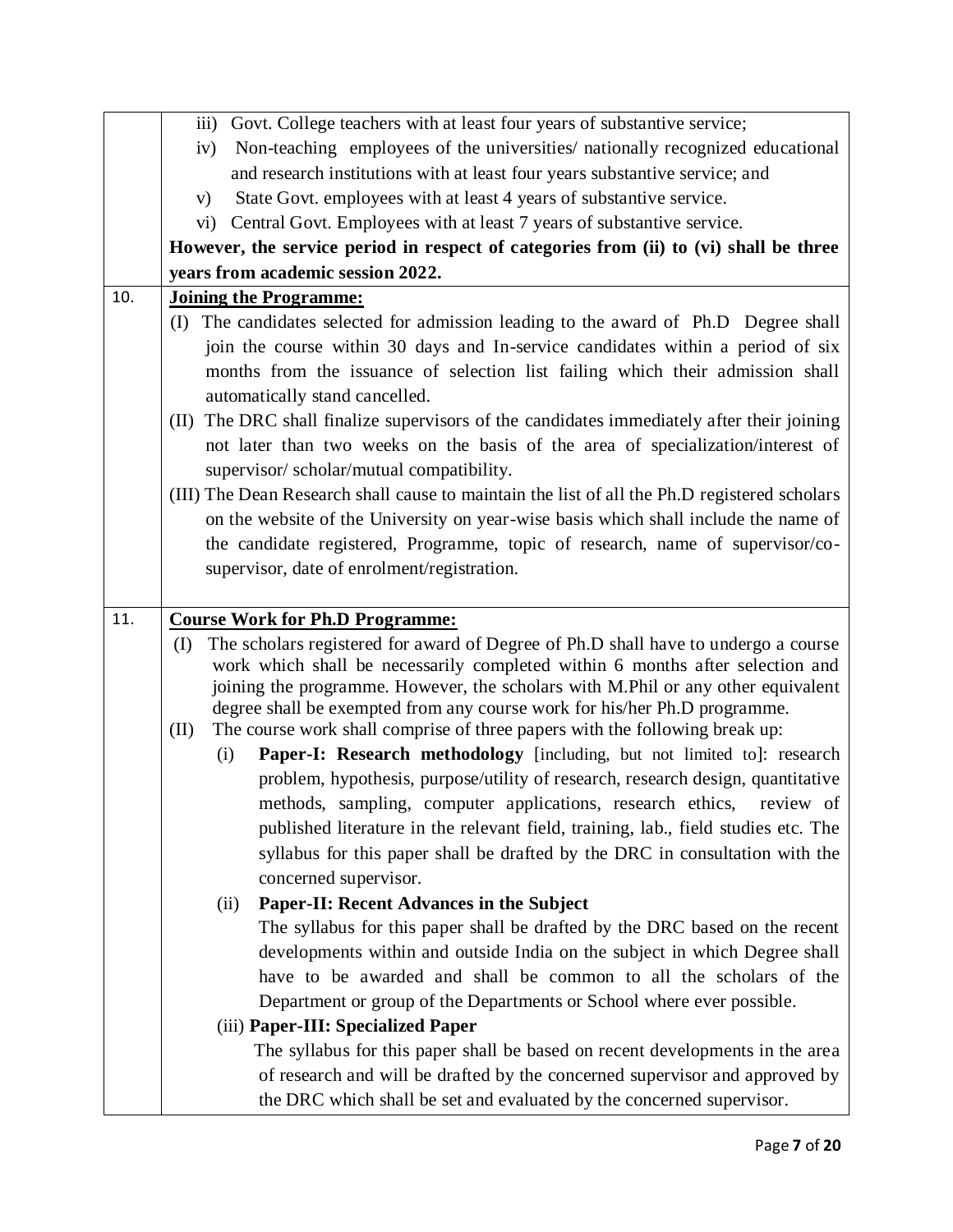|     | The Papers Ist and 2 <sup>nd</sup> shall be arranged by the Dean of the School and Paper 3 <sup>rd</sup><br>(III) |  |  |  |  |  |  |  |  |  |
|-----|-------------------------------------------------------------------------------------------------------------------|--|--|--|--|--|--|--|--|--|
|     | shall have to be procured by him/her from the supervisor concerned through                                        |  |  |  |  |  |  |  |  |  |
|     | Chairperson DRC and the examination shall be held in accordance with the                                          |  |  |  |  |  |  |  |  |  |
|     | calendar issued by the Dean of the concerned School/Faculty. Each paper shall                                     |  |  |  |  |  |  |  |  |  |
|     | carry 150 marks consisting of six units of six credits each. The duration of                                      |  |  |  |  |  |  |  |  |  |
|     | examination shall be of 03 hours for each paper.                                                                  |  |  |  |  |  |  |  |  |  |
|     | Note: Dean of the Concerned School shall organize one week workshop on Research                                   |  |  |  |  |  |  |  |  |  |
|     | Methodology.                                                                                                      |  |  |  |  |  |  |  |  |  |
| 12. | <b>Class work for Course Work:</b>                                                                                |  |  |  |  |  |  |  |  |  |
|     | The Chairperson DRC shall arrange classes for Papers I & II in his/her<br>(I)                                     |  |  |  |  |  |  |  |  |  |
|     | Department/Centre/Institute/campuses for which approved supervisors in the                                        |  |  |  |  |  |  |  |  |  |
|     | Department/Centre/Institute/campuses shall be engaged. The specialized paper                                      |  |  |  |  |  |  |  |  |  |
|     | (Paper III) shall be the responsibility of the supervisor concerned as he/she is                                  |  |  |  |  |  |  |  |  |  |
|     | drafting the syllabus and shall provide the question paper and evaluate the answer                                |  |  |  |  |  |  |  |  |  |
|     | script/s.                                                                                                         |  |  |  |  |  |  |  |  |  |
|     | The Chairperson DRC may arrange extension lectures of reputed resource persons<br>(II)                            |  |  |  |  |  |  |  |  |  |
|     | who have made significant contribution in their field of research which is also                                   |  |  |  |  |  |  |  |  |  |
|     | relevant to the scholars undergoing Class work for Ph.D Programme.                                                |  |  |  |  |  |  |  |  |  |
| 13. | <b>Examination for Course Work:</b>                                                                               |  |  |  |  |  |  |  |  |  |
|     | Subject to provisions of these Statutes, the examination of all the three papers shall<br>(I)                     |  |  |  |  |  |  |  |  |  |
|     | be preferably held at the end of 6 months by the respective Deans in accordance                                   |  |  |  |  |  |  |  |  |  |
|     | with the calendar issued by the Dean of the concerned School.                                                     |  |  |  |  |  |  |  |  |  |
|     | Each paper shall carry 150 marks and a candidate has to secure at least 50% marks<br>(II)                         |  |  |  |  |  |  |  |  |  |
|     | in each paper in order to be eligible to continue in the programme and submit the                                 |  |  |  |  |  |  |  |  |  |
|     | thesis.                                                                                                           |  |  |  |  |  |  |  |  |  |
|     | Notwithstanding anything contained contrary in clause (I) above, where a candidate<br>(III)                       |  |  |  |  |  |  |  |  |  |
|     | has failed in any paper/s, he/she can reappear at any time within six months but not                              |  |  |  |  |  |  |  |  |  |
|     | before three months from the date of last examination to qualify the said theory                                  |  |  |  |  |  |  |  |  |  |
|     | examination, if he/she applies for the same.                                                                      |  |  |  |  |  |  |  |  |  |
|     | (IV) Where a candidate has failed to secure the required percentage of marks in                                   |  |  |  |  |  |  |  |  |  |
|     | aggregate in the second attempt, his/her registration shall automatically get                                     |  |  |  |  |  |  |  |  |  |
|     | cancelled, notwithstanding the fact that the period of registration has not yet                                   |  |  |  |  |  |  |  |  |  |
|     | expired.                                                                                                          |  |  |  |  |  |  |  |  |  |
|     | Where a candidate is not satisfied with the evaluation of his/her papers, he/she can<br>(V)                       |  |  |  |  |  |  |  |  |  |
|     | apply for revaluation which shall be governed by the Statutes/guidelines in vogue                                 |  |  |  |  |  |  |  |  |  |
| 14. | in the university for re-evaluation of Answer Papers of Master's Degree.<br><b>Preparation of Synopsis:</b>       |  |  |  |  |  |  |  |  |  |
|     | The course work for Ph. D Programme and preparation of synopsis of the proposed<br>(I)                            |  |  |  |  |  |  |  |  |  |
|     | work will be taken up simultaneously.                                                                             |  |  |  |  |  |  |  |  |  |
|     | The synopsis on a prescribed format duly signed by the candidate and his/ her<br>(II)                             |  |  |  |  |  |  |  |  |  |
|     | supervisor shall be submitted in the office of the Chairperson DRC for its                                        |  |  |  |  |  |  |  |  |  |
|     | placement in the ensuing DRC.                                                                                     |  |  |  |  |  |  |  |  |  |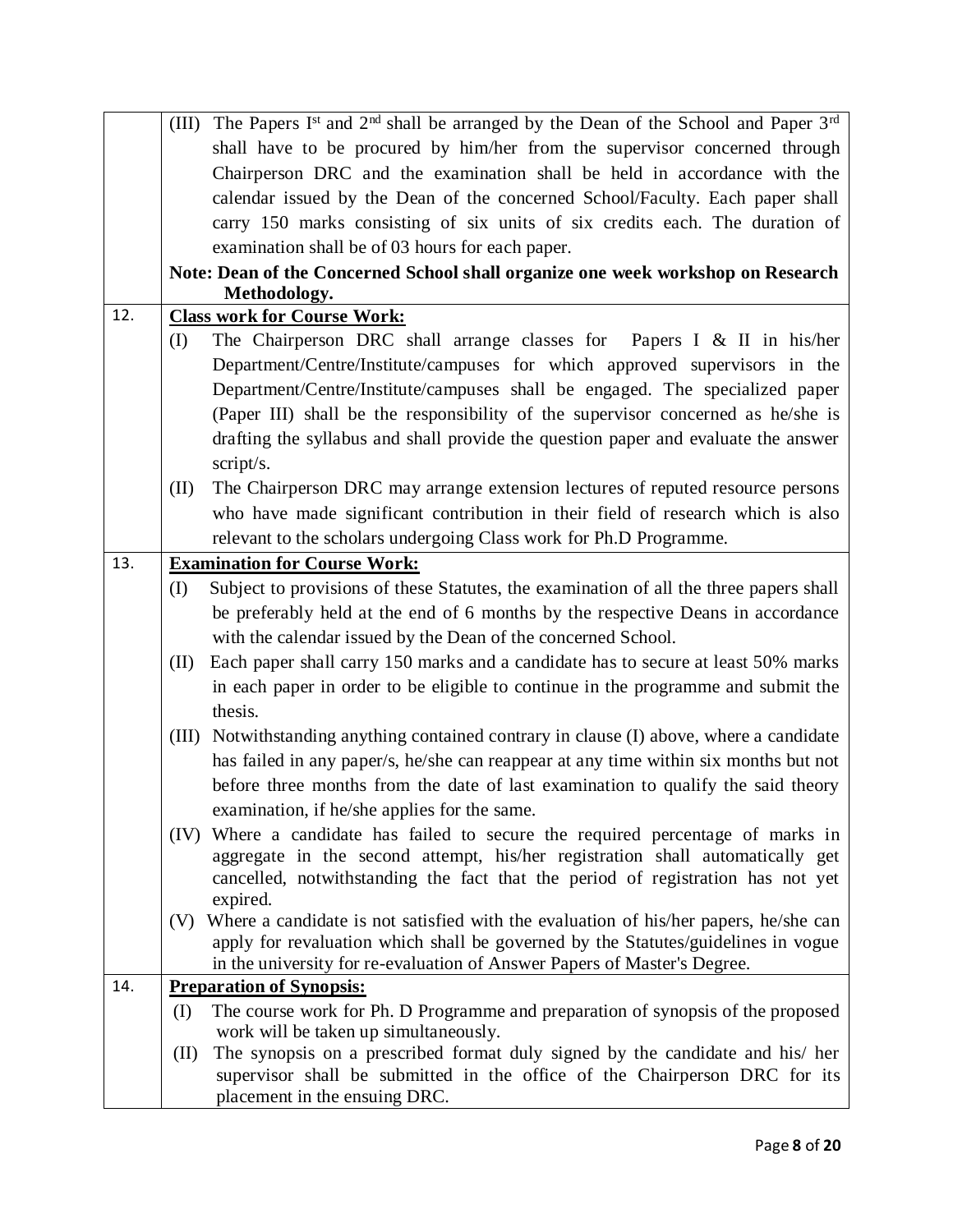|     | (III) The DRC shall vet the synopsis, suggest changes/modifications/alterations, if                                                                                    |  |  |  |  |  |  |  |  |  |
|-----|------------------------------------------------------------------------------------------------------------------------------------------------------------------------|--|--|--|--|--|--|--|--|--|
|     | required, which will be incorporated by the concerned scholar in the synopsis,                                                                                         |  |  |  |  |  |  |  |  |  |
|     | authenticated by the Chairperson DRC, and will be then processed for its                                                                                               |  |  |  |  |  |  |  |  |  |
|     | placement in the ensuing PRE-BORS and BORS.                                                                                                                            |  |  |  |  |  |  |  |  |  |
| 15. | <b>Meetings of the BORS:</b>                                                                                                                                           |  |  |  |  |  |  |  |  |  |
|     | Subject to section 32 of the Act, the BORS shall preferably meet twice a year depending                                                                                |  |  |  |  |  |  |  |  |  |
|     | upon the business available.                                                                                                                                           |  |  |  |  |  |  |  |  |  |
| 16. | <b>Change of Supervisor:</b>                                                                                                                                           |  |  |  |  |  |  |  |  |  |
|     | Notwithstanding anything contained contrary in these Statutes, change of supervisor<br>(I)                                                                             |  |  |  |  |  |  |  |  |  |
|     | can be made in the manner prescribed as follows;                                                                                                                       |  |  |  |  |  |  |  |  |  |
|     | Ordinarily the candidate shall continue his/her Ph.D programme under the<br>(i)<br>supervisor selected/allotted to him/her by the DRC;                                 |  |  |  |  |  |  |  |  |  |
|     | (ii) The change of supervisor can be considered by the DRC on the representation                                                                                       |  |  |  |  |  |  |  |  |  |
|     | submitted by the scholar with convincing justification duly recommended by                                                                                             |  |  |  |  |  |  |  |  |  |
|     | the DRC through Head/Director/Coordinator and the Dean of the School                                                                                                   |  |  |  |  |  |  |  |  |  |
|     | concerned for final approval of Vice-Chancellor in anticipation of BORS<br>through office of Dean Research;                                                            |  |  |  |  |  |  |  |  |  |
|     | (iii) Where Dean of the School is the supervisor of the scholar who seeks change                                                                                       |  |  |  |  |  |  |  |  |  |
|     | of his/her supervisor, then the representation with convincing justification                                                                                           |  |  |  |  |  |  |  |  |  |
|     | shall be made to the Chairperson DRC who shall recommend and forward it                                                                                                |  |  |  |  |  |  |  |  |  |
|     | to the BORS for consideration and appropriate decision.                                                                                                                |  |  |  |  |  |  |  |  |  |
|     | Where a supervisor/co-supervisor has left the employment or has proceeded on long<br>(II)                                                                              |  |  |  |  |  |  |  |  |  |
|     | leave or is incapacitated or dies, or has expressed his/her inability in writing to                                                                                    |  |  |  |  |  |  |  |  |  |
|     | supervise, a new supervisor/co-supervisor shall be appointed by Vice-Chancellor on                                                                                     |  |  |  |  |  |  |  |  |  |
|     | the recommendation of DRC with effect from the date of the DRC meeting through                                                                                         |  |  |  |  |  |  |  |  |  |
|     | Dean of the School and Dean Research.                                                                                                                                  |  |  |  |  |  |  |  |  |  |
| 17. | <b>Duration:</b>                                                                                                                                                       |  |  |  |  |  |  |  |  |  |
|     | Subject to provisions of these Statutes, the duration of:<br>(I)                                                                                                       |  |  |  |  |  |  |  |  |  |
|     | Ph.D programme shall be of three years but the registration shall remain<br>(i)                                                                                        |  |  |  |  |  |  |  |  |  |
|     | effective for five years from the date of joining the Department/Centre/                                                                                               |  |  |  |  |  |  |  |  |  |
|     | Institute.<br>Duration of Ph.D, in case of M.Phil pass-out scholars, shall be of two years<br>(ii)                                                                     |  |  |  |  |  |  |  |  |  |
|     | and such candidates can submit their thesis after completion of residency                                                                                              |  |  |  |  |  |  |  |  |  |
|     | period of two year. However the registration shall remain effective for five                                                                                           |  |  |  |  |  |  |  |  |  |
|     | years from the date of joining the Department/Centre/Institute/Campus.                                                                                                 |  |  |  |  |  |  |  |  |  |
|     | Notwithstanding anything contained contrary in clause I above, the women<br>(II)                                                                                       |  |  |  |  |  |  |  |  |  |
|     | registered scholars and persons with more than 40% disability shall have a                                                                                             |  |  |  |  |  |  |  |  |  |
|     | relaxation of one year for Ph.D in the prescribed duration of registration.<br>Notwithstanding anything contained contrary in theses Statutes, the registered<br>(III) |  |  |  |  |  |  |  |  |  |
|     | women scholars shall be entitled to maternity leave/Child care leave upto 240 days                                                                                     |  |  |  |  |  |  |  |  |  |
|     | total in the entire duration of registration of Ph.D and this period shall not be                                                                                      |  |  |  |  |  |  |  |  |  |
|     | considered while computing statutory period of registration or re-registration or                                                                                      |  |  |  |  |  |  |  |  |  |
|     | residency.                                                                                                                                                             |  |  |  |  |  |  |  |  |  |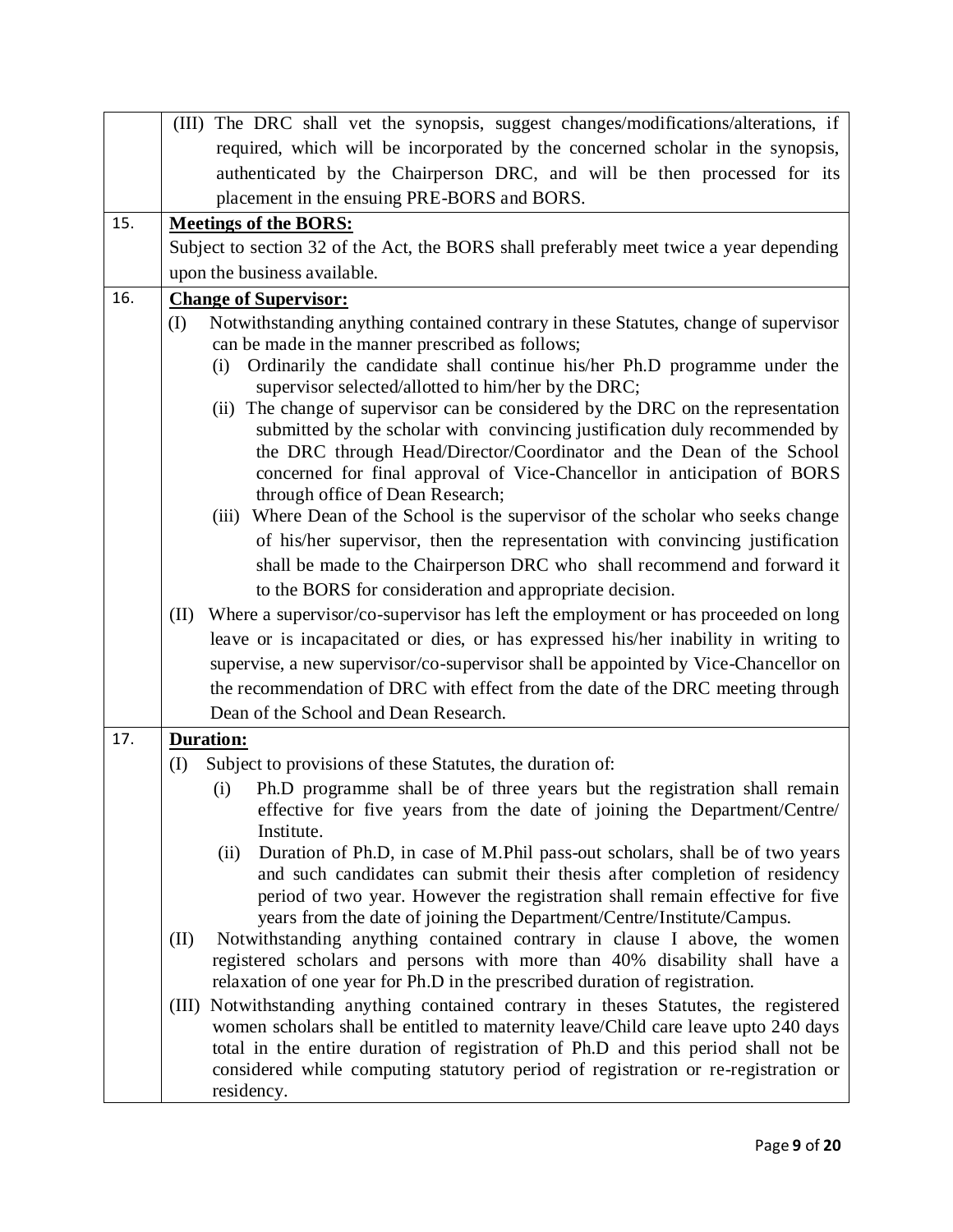| 18. | <b>Extension of Registration:</b>                                                             |  |  |  |  |  |  |  |  |  |
|-----|-----------------------------------------------------------------------------------------------|--|--|--|--|--|--|--|--|--|
|     | Where a scholar fails to submit his/her Thesis leading to the award of Ph.D within three      |  |  |  |  |  |  |  |  |  |
|     | years from the date of joining the Department/Centre/Institute, he/she shall then apply       |  |  |  |  |  |  |  |  |  |
|     | to the DRC for extension upto two years in the period of registration which may be            |  |  |  |  |  |  |  |  |  |
|     | granted in the manner by the concerned Dean of the School/Dean Research as follows:           |  |  |  |  |  |  |  |  |  |
|     | it shall be necessary for the scholar to apply for the extension recommended by the<br>(i)    |  |  |  |  |  |  |  |  |  |
|     | supervisor, ordinarily two months before the expiry of three years of registration            |  |  |  |  |  |  |  |  |  |
|     | by giving convincing reasons for non-submission of his/her Thesis;                            |  |  |  |  |  |  |  |  |  |
|     | the DRC, after satisfying about the genuineness of the reasons stated in the<br>(ii)          |  |  |  |  |  |  |  |  |  |
|     | representation, shall recommend and forward it, through Chairperson DRC, to the               |  |  |  |  |  |  |  |  |  |
|     | Dean of the School for approval;                                                              |  |  |  |  |  |  |  |  |  |
|     | the Dean of the School, after finding sufficient reasons for non-submission of the<br>(iii)   |  |  |  |  |  |  |  |  |  |
|     | Thesis, shall grant extension of one year in the registration at the earliest from the        |  |  |  |  |  |  |  |  |  |
|     | date of expiry of period of registration and second extension shall be granted by             |  |  |  |  |  |  |  |  |  |
|     | the <b>Dean Research</b> on the recommendation of DRC through Dean of the School.             |  |  |  |  |  |  |  |  |  |
| 19. | Re-registration:                                                                              |  |  |  |  |  |  |  |  |  |
|     | (I)<br>The scholar who fails to submit Ph.D Thesis even within the extended period of         |  |  |  |  |  |  |  |  |  |
|     | registration as stipulated in Statute 18 of these Statutes, he/she shall be eligible for      |  |  |  |  |  |  |  |  |  |
|     | re-registration to be granted by the Dean Research on the recommendation of the               |  |  |  |  |  |  |  |  |  |
|     | DRC and the Dean of the concerned School for a maximum period of two years                    |  |  |  |  |  |  |  |  |  |
|     | for which the scholar has to pay the prescribed fee.                                          |  |  |  |  |  |  |  |  |  |
|     | Where a candidate fails to submit Thesis within the re-registration period, he/she<br>(II)    |  |  |  |  |  |  |  |  |  |
|     | shall have to apply afresh after following the laid down procedure for fresh                  |  |  |  |  |  |  |  |  |  |
|     | admission.                                                                                    |  |  |  |  |  |  |  |  |  |
| 20. | <b>Residency:</b>                                                                             |  |  |  |  |  |  |  |  |  |
|     | The residency period for Ph.D programme shall be of three years. However<br>(I)               |  |  |  |  |  |  |  |  |  |
|     | scholars registered for Ph.D on the basis of M.Phil or L.L.M Degree from                      |  |  |  |  |  |  |  |  |  |
|     | recognized institutes with 2 years duration through regular mode shall be for a               |  |  |  |  |  |  |  |  |  |
|     | period of two consecutive years.                                                              |  |  |  |  |  |  |  |  |  |
|     | (II)<br>The residency period for part-time scholars for Ph.D programme shall be of three      |  |  |  |  |  |  |  |  |  |
|     | years. First year to be completed in one go. $2nd$ year to be completed within                |  |  |  |  |  |  |  |  |  |
|     | two/three spells maximum. Third year to be completed during holidays/weekends/<br>evenings.   |  |  |  |  |  |  |  |  |  |
|     | The residency period for M.Phil based part-time Ph.D candidates shall be of two               |  |  |  |  |  |  |  |  |  |
|     | years. 1 <sup>st</sup> year to be completed in one go from the date of joining the programme. |  |  |  |  |  |  |  |  |  |
|     | Six months are to be completed within two spells. Remaining six months are to be              |  |  |  |  |  |  |  |  |  |
|     | completed during holidays/weekends/evenings.                                                  |  |  |  |  |  |  |  |  |  |
|     | The Part-time Scholars shall not be allowed to join the programme without                     |  |  |  |  |  |  |  |  |  |
|     | production of leave sanction order from his/her parent Deptt.                                 |  |  |  |  |  |  |  |  |  |
|     | Note: These shall be applicable from academic session-2022                                    |  |  |  |  |  |  |  |  |  |
|     |                                                                                               |  |  |  |  |  |  |  |  |  |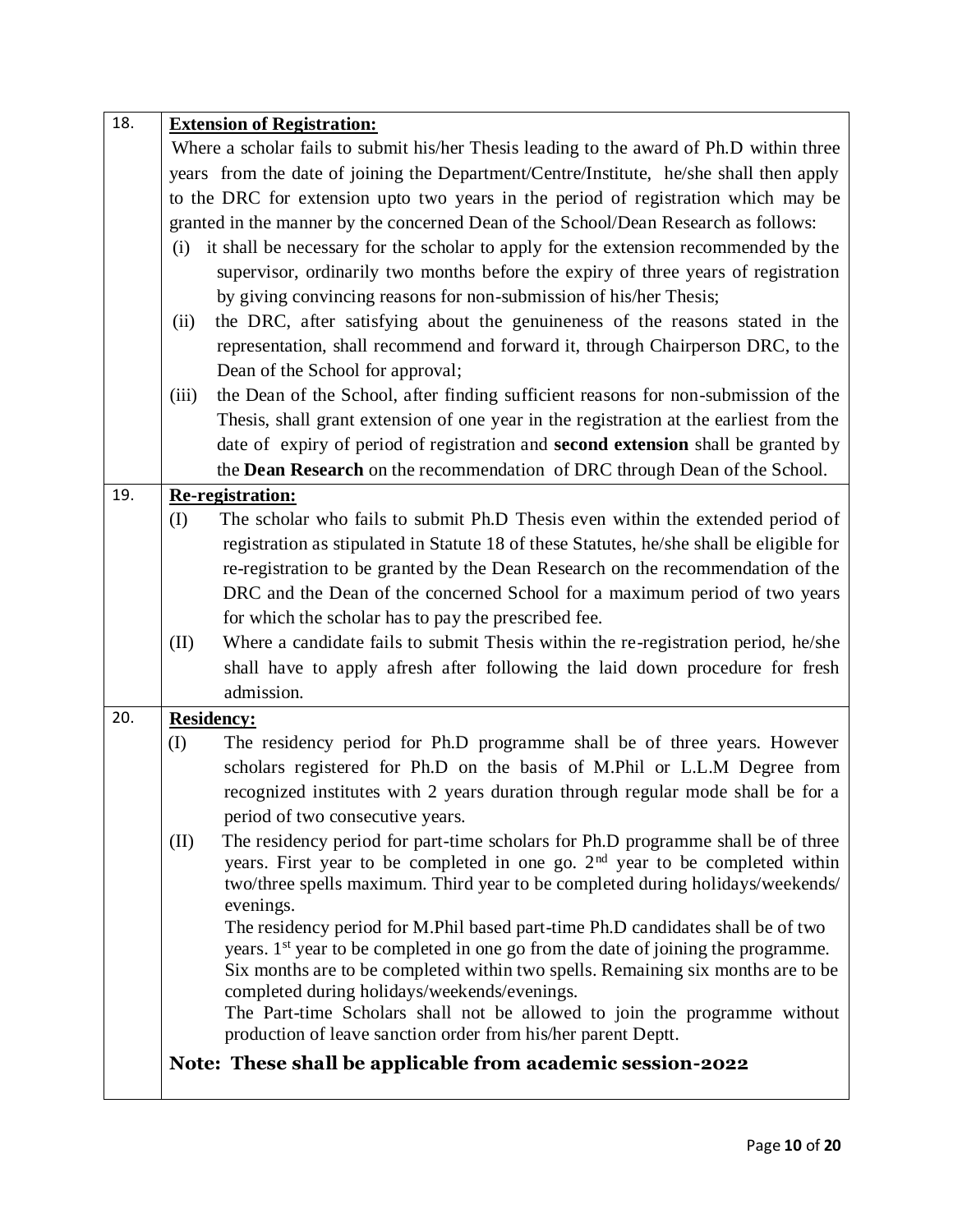|     | (III) | The Supervisor/Head/Director/Coordinator concerned shall maintain record of          |  |  |  |  |  |  |
|-----|-------|--------------------------------------------------------------------------------------|--|--|--|--|--|--|
|     |       | attendance which shall have to be produced on demand preferably at the time of       |  |  |  |  |  |  |
|     |       | seminar presentation of the scholar.                                                 |  |  |  |  |  |  |
|     | (IV)  | Notwithstanding anything contained contrary in these Statutes, the University        |  |  |  |  |  |  |
|     |       | teachers having put in at least two years service on substantive basis in the same   |  |  |  |  |  |  |
|     |       | Department where he/she is registered for his/her Ph. D programme shall be           |  |  |  |  |  |  |
|     |       | exempted from residency period. However, teachers working in other departments       |  |  |  |  |  |  |
|     |       | of the university shall have to produce an undertaking to the effect that class work |  |  |  |  |  |  |
|     |       | does not suffer through DRC duly recommended by Dean of the School.                  |  |  |  |  |  |  |
| 21. |       | <b>Absence from Place of Research:</b>                                               |  |  |  |  |  |  |
|     | (I)   | Notwithstanding anything contained contrary, the Vice-Chancellor on the              |  |  |  |  |  |  |
|     |       | recommendations of the Supervisor and Chairman DRC, may permit a research            |  |  |  |  |  |  |
|     |       | scholar registered for pursuing his/her research to go to any other institutions of  |  |  |  |  |  |  |
|     |       | repute within or outside the country for a period of six months which may be         |  |  |  |  |  |  |
|     |       | extended for a period of 3 months more on the recommendations of DRC and             |  |  |  |  |  |  |
|     |       | Dean of the School.                                                                  |  |  |  |  |  |  |
|     | (II)  | Where the scholar has co-supervisor in any other university/Centre/Institute/        |  |  |  |  |  |  |
|     |       | Laboratory, he/she is permitted to leave the station for six months after seeking    |  |  |  |  |  |  |
|     |       | prior permission from the Dean Research on an application recommended by the         |  |  |  |  |  |  |
|     |       | concerned supervisor and forwarded by the Chairperson DRC and he/she shall           |  |  |  |  |  |  |
|     |       | maintain record of attendance duly authenticated by the co-supervisor which shall    |  |  |  |  |  |  |
|     |       | form a part of the attendance maintained by the concerned Deptt. where the           |  |  |  |  |  |  |
|     |       | scholar is registered and shall be considered for computing residency period. The    |  |  |  |  |  |  |
|     |       | period can be extended for a period of 6 months more on the recommendations of       |  |  |  |  |  |  |
|     |       | DRC and Dean of the School.                                                          |  |  |  |  |  |  |
| 22. |       | <b>Research Supervisor:</b>                                                          |  |  |  |  |  |  |
|     | (I)   | working in any Department/Centre/Institute/Directorate of the<br>Any teacher         |  |  |  |  |  |  |
|     |       | University and any teacher/eminent scholar/Scientist working in any other            |  |  |  |  |  |  |
|     |       | University/ Institution/Centre/Laboratory /Govt College, on substantive basis for    |  |  |  |  |  |  |
|     |       | atleast two years, Ramalingaswamy, Ramanujan and other similar Fellows with          |  |  |  |  |  |  |
|     |       | two years experience shall be eligible to be the supervisor and co-supervisor        |  |  |  |  |  |  |
|     |       | respectively for guiding scholars for Ph.D. Programme provided he/she has to         |  |  |  |  |  |  |
|     |       | his/her credit:-                                                                     |  |  |  |  |  |  |
|     |       | (i) a Ph.D. Degree;                                                                  |  |  |  |  |  |  |
|     |       | (ii) publication of at least five research papers in refereed/UGC approved journals  |  |  |  |  |  |  |
|     |       | published outside state except in the subject of Kashmiri and like to be             |  |  |  |  |  |  |
|     |       | determined by the BORS, if he/she is a Professor or Scientist of equivalent          |  |  |  |  |  |  |
|     |       | rank; or                                                                             |  |  |  |  |  |  |
|     |       | (iii) publication of at least three research papers in refereed/UGC approved         |  |  |  |  |  |  |
|     |       |                                                                                      |  |  |  |  |  |  |
|     |       | journals, except in the subject of Kashmiri and like to be determined by the         |  |  |  |  |  |  |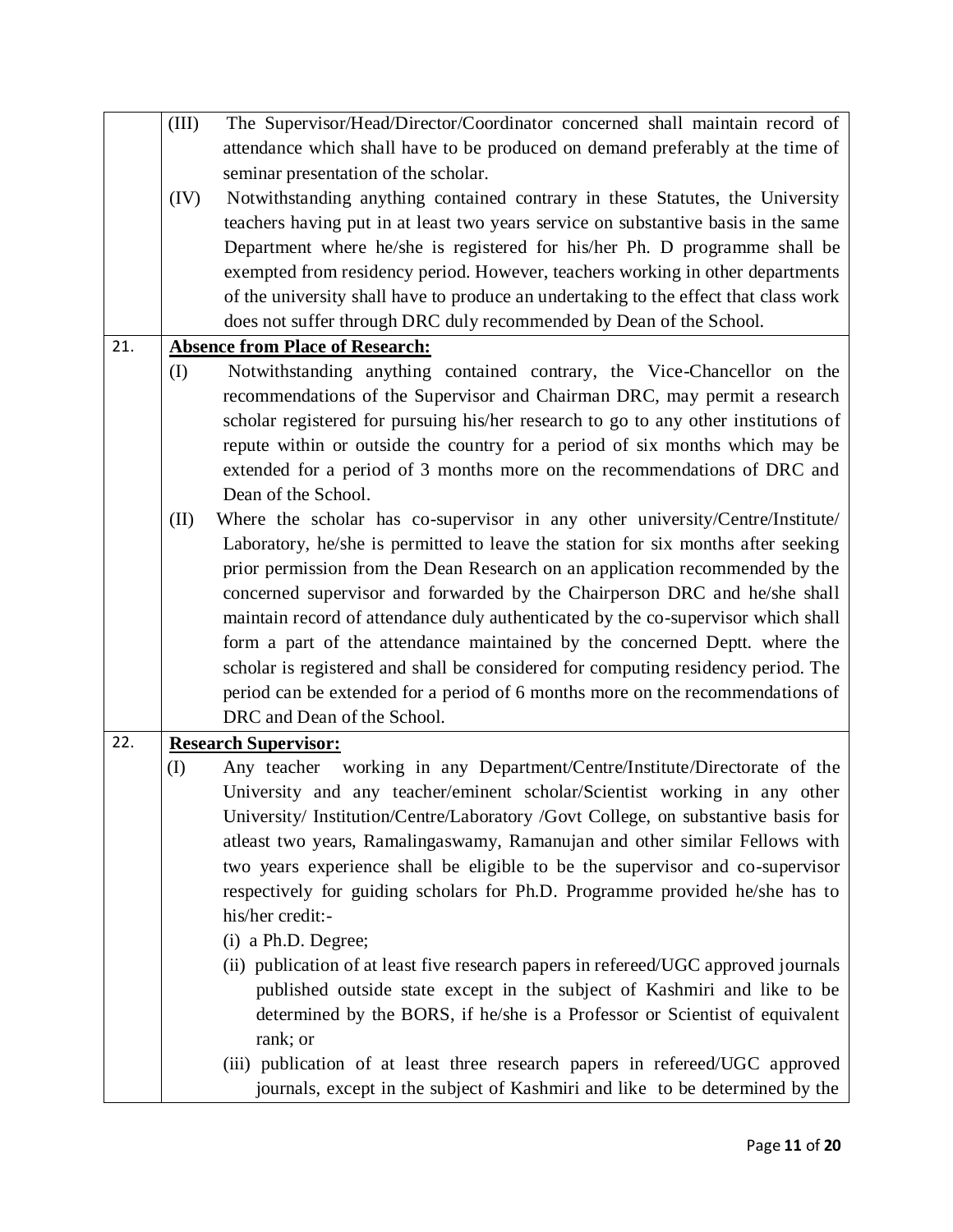|                                                                                        |  |  |  |  | BORS, if he/she is an Associate/Assistant Professor or Scientists of        |  |  |  |
|----------------------------------------------------------------------------------------|--|--|--|--|-----------------------------------------------------------------------------|--|--|--|
| equivalent rank.                                                                       |  |  |  |  |                                                                             |  |  |  |
| <b>Explanation-I:</b> Where a Professor has not the required number of publications as |  |  |  |  |                                                                             |  |  |  |
| stipulated under Statute 22 (ii) of these Statutes but has publications as prescribed  |  |  |  |  |                                                                             |  |  |  |
| for Associate Professor/Assistant Professor, his/her number of vacancies shall be      |  |  |  |  |                                                                             |  |  |  |
|                                                                                        |  |  |  |  | aguel to the pupples of presencing of an Aggregiate Drefessor and pulsar an |  |  |  |

equal to the number of vacancies of an Associate Professor, and where an Associate Professor/Assistant Professor does not have required publications, he/she shall not be recognised as a supervisor, notwithstanding anything contained contrary in these Statutes.

**Explanation-II** The co-supervisor has to produce certificate of the competent authority of his/her place of work certifying his/her recognition as a supervisor and granting permission to act as co-supervisor which has to be submitted before the DRC.

- (II) The supervisor of the scholar shall be from the same Department/Centre/Institute/satellite campuses of the university where he/she is registered, but a co-supervisor can be appointed from some other Department/ Centre/Institutes within or outside university with the approval of the DRC to facilitate interdisciplinary research or to make use of infrastructure not available in the Department/Centre/Institute of the university where the scholar is registered
- (III) A supervisor or a co-supervisor can continue to guide his/her research scholar even after his/her superannuation till the award of Degree for which the supervisor or co-supervisor was appointed but cannot be appointed as a supervisor after superannuation.
- (IV) An approved supervisor can be appointed as a co-supervisor after his/her superannuation upto the age of 65 years.

| 23. | <b>Determination of Vacancies:</b> |                                                                                      |
|-----|------------------------------------|--------------------------------------------------------------------------------------|
|     | (I)                                | Subject to Statute 22 of these Statutes, the number of vacancies available to a      |
|     |                                    | supervisor or co-supervisor shall be determined on the basis of designation.         |
|     | (II)                               | The maximum number of scholars (whole-time and part-time taken together) that        |
|     |                                    | an approved supervisor shall be entitled to supervise at a time shall be as under:-  |
|     |                                    | Professor/Scientist of an equivalent rank: Eight Ph.D Scholars;<br>(i)               |
|     |                                    | Associate Professor /Scientist of an equivalent rank: Six Ph.D Scholars; and<br>(ii) |
|     |                                    | Asstt. Professor or Scientist of an equivalent rank: Four Ph.D Scholars.<br>(iii)    |
|     |                                    | <b>Explanation:</b> For the purposes of working out vacancies in any Department/     |
|     |                                    | Centre/Institute, co-supervision of two Ph.D scholars will fill up one vacancy of    |
|     |                                    | the approved supervisor and there shall be no difference between full time or part   |
|     |                                    | time scholars for the purposes of working out vacancies.                             |
|     | (III)                              | 90% of the intake capacity in a Department/Centre/Institute for Ph.D programme       |
|     |                                    | shall be offered to candidates who will join on whole-time basis and the remaining   |
|     |                                    | 10% for part-time basis.                                                             |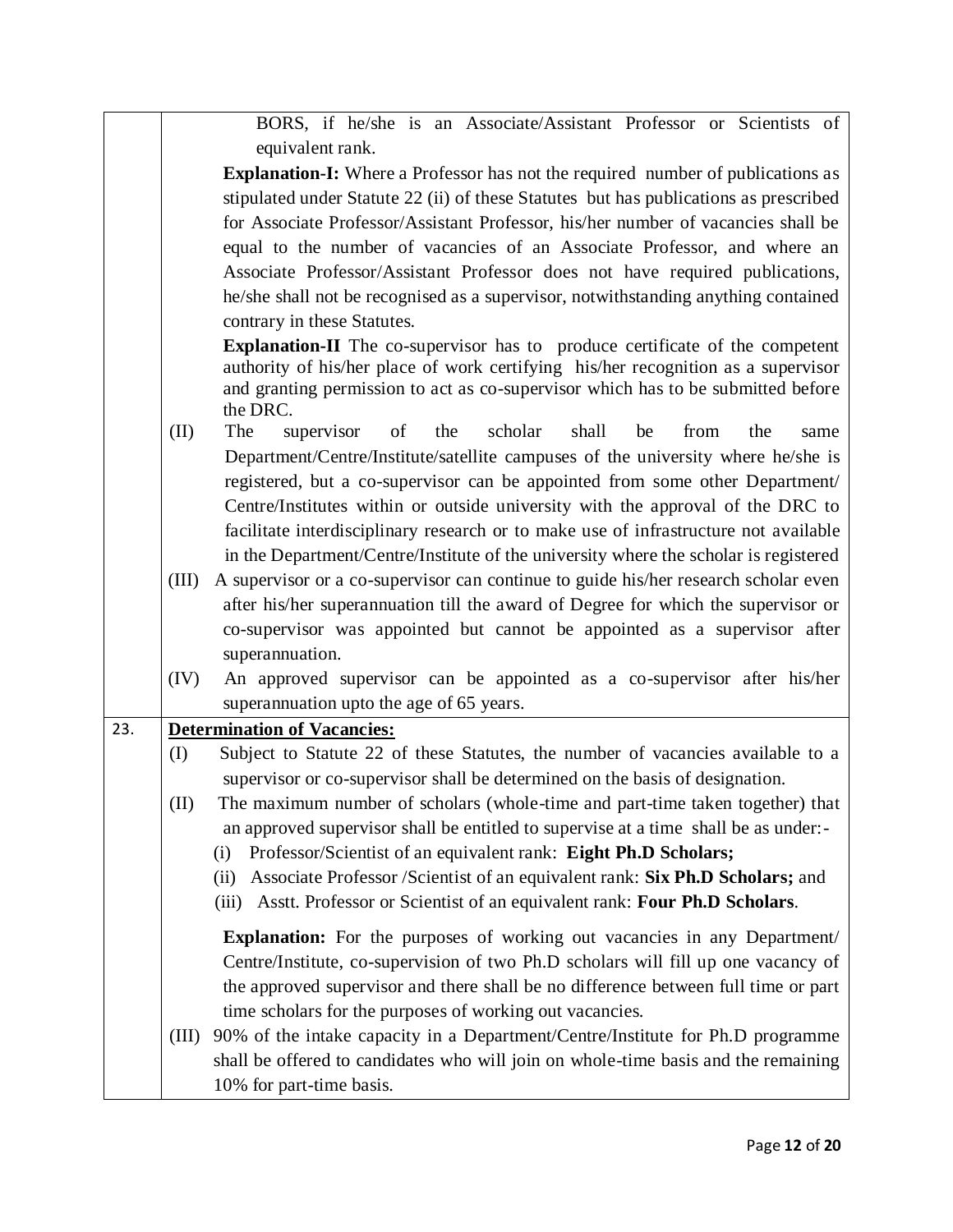|     |       | Provided that in case the seats fall vacant in part-time category due to non-                                                                                    |
|-----|-------|------------------------------------------------------------------------------------------------------------------------------------------------------------------|
|     |       | availability of candidates, the seats shall be offered to the candidates eligible under                                                                          |
|     |       | whole-time category or vice versa.<br>(IV) The Seat is to be declared vacant from the date of submission of thesis by the                                        |
|     |       | Scholar.                                                                                                                                                         |
|     |       |                                                                                                                                                                  |
| 24. |       | <b>Assessment of Work Progress:</b>                                                                                                                              |
|     | (I)   | Every scholar registered for Ph.D shall be required to maintain a data note book                                                                                 |
|     |       | meticulously record/append<br>applicable) to<br>(wherever<br>the<br>data<br>raw                                                                                  |
|     |       | (observations/photographs/autorads/graphs/consent-forms/survey-responses/other                                                                                   |
|     |       | routine collections etc) with dates and tampering free page numbers.                                                                                             |
|     | (II)  | The raw data collected by the scholar shall be meticulously recorded/appended in                                                                                 |
|     |       | a data note book on regular basis with dates and endorsement by respective                                                                                       |
|     |       | supervisors, such that the data is readily available for assessment on demand.                                                                                   |
|     | (III) | Every scholar registered for Ph.D shall make at least four seminar presentations<br>before the DRC, open to all School members and research scholars, and        |
|     |       | feedback/suggestions so obtained shall be incorporated in the Thesis.                                                                                            |
|     | (IV)  | The Research Progress Assessment Committee(RPAC) shall be constituted by the                                                                                     |
|     |       | Chairperson DRC consisting of the following:                                                                                                                     |
|     |       | (i) HOD/Director<br>(Chairperson DRC)                                                                                                                            |
|     |       | (ii) Three senior most members of DRC (Members)                                                                                                                  |
|     |       | (iii) Nominee of the Vic-chancellor present in the $2nd$ and $4th$ presentation of the                                                                           |
|     |       | scholar.                                                                                                                                                         |
|     | (V)   | The Research Progress Assessment Committee (RPAC) shall evaluate these                                                                                           |
|     |       | reports, certificates/reprint and if required, call the research scholar for any                                                                                 |
|     |       | clarification and after being satisfied that the research has been carried out in                                                                                |
|     |       | accordance with its objective will issue a certificate signed by all the members                                                                                 |
|     |       | which shall be forwarded to Dean Research for consideration.                                                                                                     |
|     | (VI)  | Where the Research Progress Assessment Committee is of the considered opinion                                                                                    |
|     |       | that the research scholar has to further improve his/her Dissertation/Thesis on the                                                                              |
|     |       | lines suggested by it, further time shall be given to the scholar to give effect to                                                                              |
|     |       | these suggestions which shall be ensured by the Chairman DRC who shall issue a                                                                                   |
|     |       | certificate afterwards to the scholar to this effect.                                                                                                            |
|     | (VII) | The certificate of the Chairman DRC as required under Clause (VII) and/ or the<br>report of the Research Progress Assessment Committee shall be forwarded to the |
|     |       | Dean Research for consideration.                                                                                                                                 |
|     |       | (VIII) The Research Progress Assessment Committee shall assess research progress of                                                                              |
|     |       | the scholar during the period of residency before the submission of his /her                                                                                     |
|     |       | Thesis.                                                                                                                                                          |
|     |       | Provided where a candidate is exempted from residency period, he/she shall make                                                                                  |
|     |       |                                                                                                                                                                  |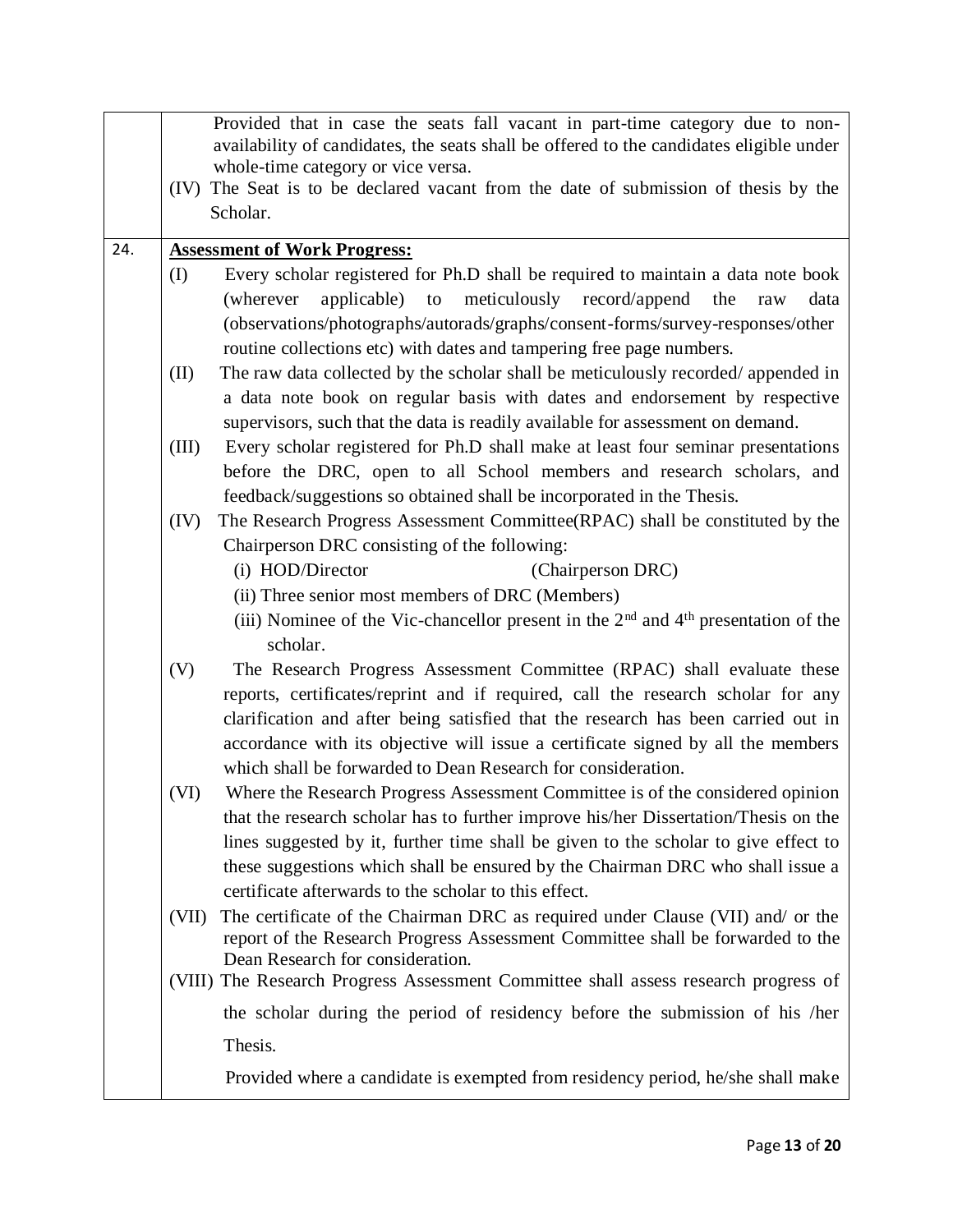seminar presentation atleast four times after an interval of six months before he/she submits his/her Thesis.

(IX) The seminar presentations in case of Ph.D shall be made twice a year beginning from  $2<sup>nd</sup>$  year of residency, after an interval of six months and in  $2<sup>nd</sup>$  and 4 th.presentations one nominee of the Vice-chancellor, either from the same School or allied subject shall be included in the DRC for which request has to be made by the Chairman DRC well in advance before fixing the date for such presentation.

**Explanation I:** For the candidates exempted from residency, the period of residency would mean the period of registration.

- (X) Where the candidates are required to put in only two years period of residency, quarterly seminar presentations shall have to be made, beginning from the last quarter of the first year of registration to be made as provided in the above Clauses.
- (XI) Where a candidate has joined as registered scholar for Ph.D programme but has failed to put in residency period and has opted for extension in registration/Reregistration by virtue of which he/she may be able to put in one/two/three consecutive years of residency as required under theses Statutes, his/her calendar of seminar presentations shall be adjusted accordingly by the Chairman DRC.
- (XII) The DRC shall inter-alia evaluate the progress made by the scholar, assess the attendance records, and make suggestions for improvement/ modification/change/ revision, if required, of the synopsis on a prescribed format.

| 25. | <b>Presentation and Publication of Research Papers:</b> |                                                                                    |
|-----|---------------------------------------------------------|------------------------------------------------------------------------------------|
|     | (I)                                                     | Notwithstanding anything contained contrary in these Statutes, no research scholar |
|     |                                                         | shall be given academic clearance unless he/she shall have:-                       |
|     |                                                         | Presented two research papers in two different seminars/conferences and one        |
|     |                                                         | research paper published on the topic of research on which registration for Ph.D   |
|     |                                                         | was granted but should not be commentary or review.                                |
|     | (II)                                                    | A research scholar shall have to publish one paper during his research period in   |
|     |                                                         | Peer reviewed/UGC approved journal/standard journals/UGC care list.                |
|     | (III)                                                   | The research scholar shall have to submit evidence for the same to the DRC in the  |
|     |                                                         | form of certificate of presentation of paper/s/reprint of the paper or acceptance  |
|     |                                                         | letter of paper for publication wherever applicable.                               |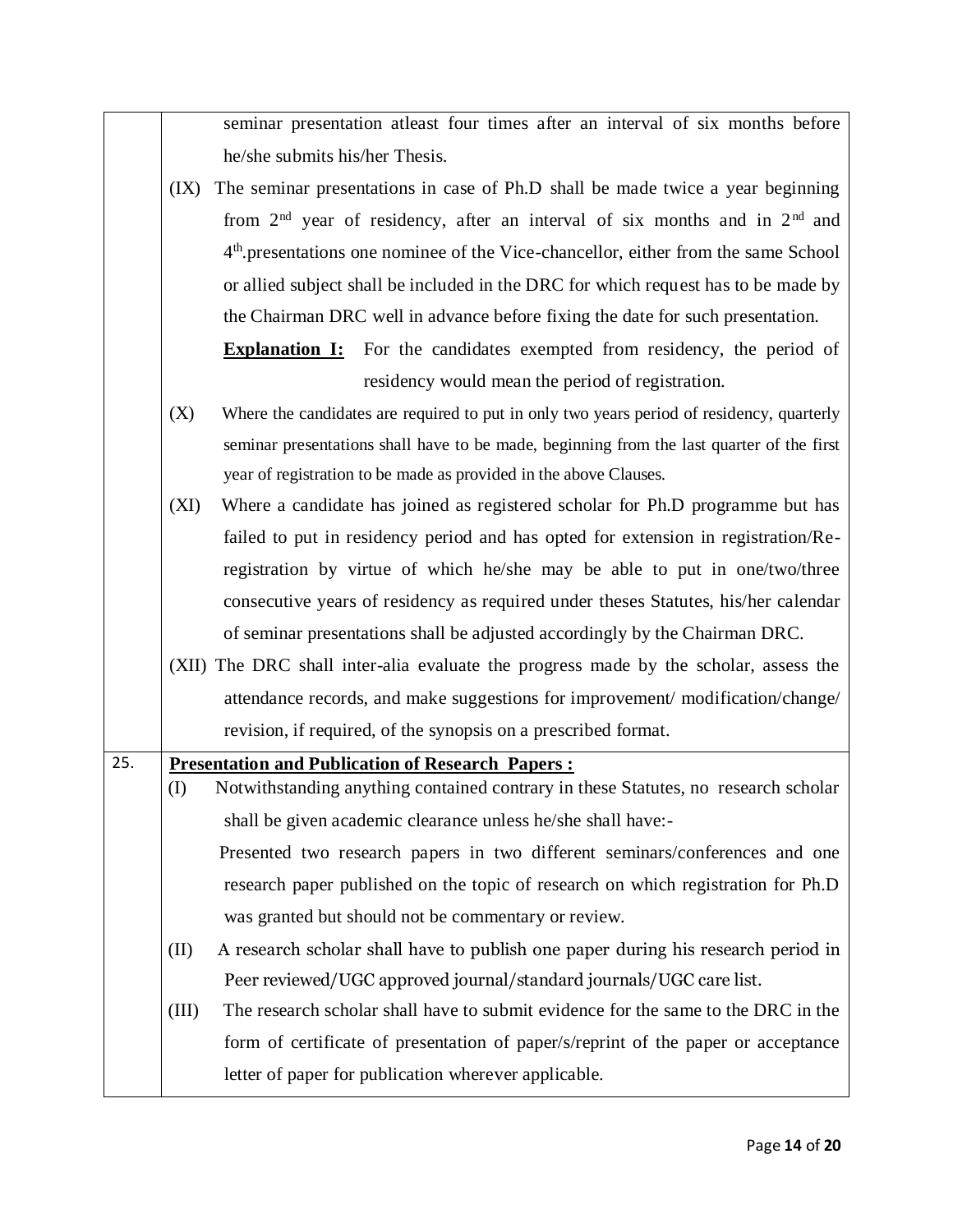| 26. | <b>Academic Clearance:</b>                                                                                                                                |  |  |  |
|-----|-----------------------------------------------------------------------------------------------------------------------------------------------------------|--|--|--|
|     | (I) Academic clearance shall be a prerequisite for thesis submission.                                                                                     |  |  |  |
|     | (II) Every scholar shall produce:                                                                                                                         |  |  |  |
|     | 1. Thesis submission certificate attested by supervisor/Co-supervisors and Head of the                                                                    |  |  |  |
|     | Deptt.                                                                                                                                                    |  |  |  |
|     | Whole-time certificate attested by supervisor/Co-supervisors and Head of the Deptt.<br>2.                                                                 |  |  |  |
|     | Attendance certificate attested by supervisor/Co-supervisors and Head of the Deptt.<br>3.                                                                 |  |  |  |
|     | Seminar delivery certificates attested by DRC including VC's observer.<br>4.                                                                              |  |  |  |
|     | 5.<br>Supervisor's Report about research.                                                                                                                 |  |  |  |
|     | Four Research Progress Assessment certificates out of which second and fourth should<br>6.<br>be attested by Vice-Chancellor's Nominee on RPAC.           |  |  |  |
|     | 7. DRC certificate to the effect that the Scholar has presented two research papers in two                                                                |  |  |  |
|     | different seminars/conferences and one research paper published on the topic of research                                                                  |  |  |  |
|     | on which registration for Ph.D was granted but should not be commentary or review.                                                                        |  |  |  |
|     | DRC should endorse that the research paper has been published in a refereed/UGC                                                                           |  |  |  |
|     | approved journal/UGC standard journal/UGC care list.                                                                                                      |  |  |  |
|     | 8. Review committee certificate to the effect that all the approved objectives of the research                                                            |  |  |  |
|     | programme have been fulfilled by the scholar.                                                                                                             |  |  |  |
|     | 9. Similarity Index Report to be obtained from Chief Librarian, Allama Iqbal Library.                                                                     |  |  |  |
|     | 10. Affidavit duly sworn before $1st$ Class Judicial Magistrate mentioning therein that the                                                               |  |  |  |
|     | scholar has pursued his/her research programme on whole-time basis and not working in                                                                     |  |  |  |
|     | any Govt./Semi Govt/Private Institution in any capacity (not applicable to part-time                                                                      |  |  |  |
|     | scholars).                                                                                                                                                |  |  |  |
|     | 11. Certificate of Co-supervisor mentioning therein that the scholar has done the research<br>under his/her guidance (in case of external co-supervisor). |  |  |  |
|     | 12. Result Notification of course work papers for Ph. D scholars and M.Phil notification in                                                               |  |  |  |
|     | case of M.Phil passout candidates.                                                                                                                        |  |  |  |
|     | 13. NOCs<br>from concerned<br>Department/Iqbal Library/DSW/Chief Proctor/Provost/                                                                         |  |  |  |
|     | Directorate of Physical Education/Sports/Laboratory.                                                                                                      |  |  |  |
|     | 14. The Vice-Chancellor's observers being a member of the DRCs, shall put down his/her                                                                    |  |  |  |
|     | name and signatures on all the DRC documents.                                                                                                             |  |  |  |
|     | All the above papers/documents required for issuance of Academic Clearance shall<br>Note:                                                                 |  |  |  |
|     | have to be routed through Dean of the School concerned.                                                                                                   |  |  |  |
|     | (III) The academic clearance shall be issued by the Dean Research preferably within a                                                                     |  |  |  |
|     | period of 15 days from the date of submission of all the requisite documents in the                                                                       |  |  |  |
|     | office of the Dean Research after he/she satisfies himself/herself that all the statutory                                                                 |  |  |  |
|     | formalities have been completed.                                                                                                                          |  |  |  |
| 27. | <b>Research misconduct:</b>                                                                                                                               |  |  |  |
|     | (I)<br>The Electronic version of the Thesis shall be subject to evaluation for non-unique                                                                 |  |  |  |
|     | content, copyright violations and any other research misconduct with the help of                                                                          |  |  |  |
|     | plagiarism detection software in the manner prescribed in the University of                                                                               |  |  |  |
|     | Kashmir Policy for Prevention of Plagiarism, 2017;                                                                                                        |  |  |  |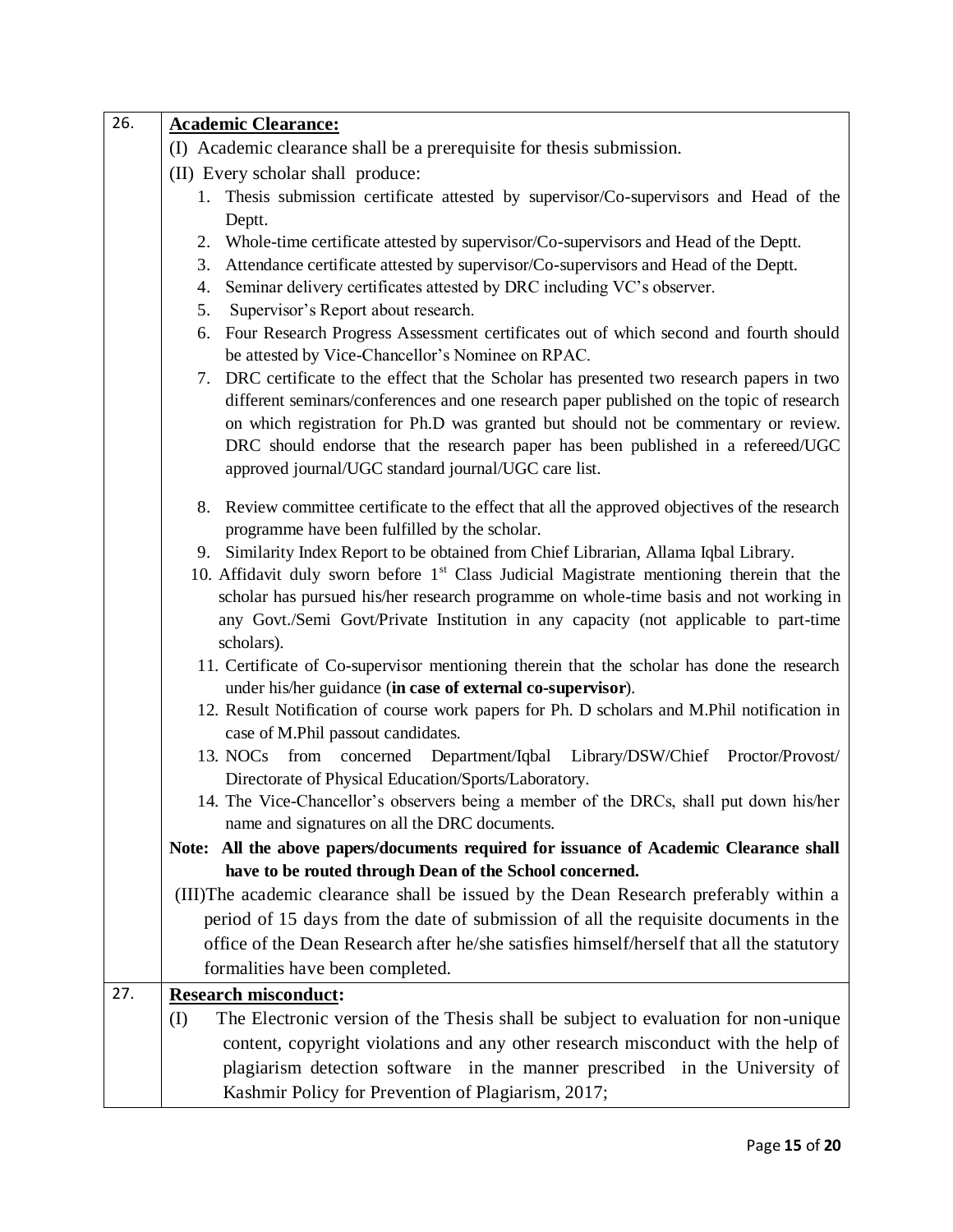|     | (II) | Notwithstanding anything contained contrary in the University of Kashmir Policy     |
|-----|------|-------------------------------------------------------------------------------------|
|     |      | for Prevention of Plagiarism, 2017, where a research scholar has not been found     |
|     |      | guilty of dishonest plagiarism as defined in that policy, he/she shall be asked by  |
|     |      | the committee prescribed in the Policy to remedy the violation in the manner as     |
|     |      | laid down in the following provisions of these Statutes;                            |
|     |      | Where the Committee is of unanimous opinion that the scholar has violated<br>i.     |
|     |      | copyright law but there is a scope for modification/alteration/revision/change      |
|     |      | in the Thesis so as to make it in conformity with the requirements of               |
|     |      | Copyright Law within the prescribed statutory time for submission of Thesis,        |
|     |      | the scholar may be asked to make necessary modifications/alterations/               |
|     |      | revision/changes, accordingly but where these changes cannot be effected            |
|     |      | within the statutory period including extension period, the scholar may be          |
|     |      | asked to apply for re-registration for this purpose.                                |
|     |      | Where the scholar has exhausted prescribed statutory period, including the<br>ii.   |
|     |      | period of re-registration but Committee is of unanimous opinion that there          |
|     |      | is a scope for modification/alteration/ revision/change in the Thesis so as to      |
|     |      | make it in conformity with the requirements of Copyright Law, the scholar           |
|     |      | may be asked to make necessary modifications/alterations/ revision/changes,         |
|     |      | accordingly within the period of six months, notwithstanding the expiry of          |
|     |      | the prescribed statutory period for submission of thesis.                           |
|     |      | iii. Where the Committee is of the unanimous opinion that copyright violations      |
|     |      | committed by the scholar cannot be remedied, the thesis shall be rejected,          |
|     |      | after giving reasonable opportunity of being heard to the scholar.                  |
| 28. |      | <b>Registration in Abeyance:</b>                                                    |
|     | (I)  | Where a full time scholar of Ph.D has put in one or more years of residency period  |
|     |      | and gets employment in the Govt. or semi Govt. Department on substantive basis,     |
|     |      | his /her registration shall remain in abeyance till his/her employer allows him/her |
|     |      | to complete remaining period of residency but the period during which               |
|     |      | registration shall remain in abeyance shall not exceed to three years and the       |
|     |      | prescribed statutory period for submission of Thesis shall be worked out            |
|     |      | accordingly, notwithstanding anything contained contrary in Statutes 18, 19 and     |
|     |      | 20 of these Statutes.                                                               |
|     | (II) | The scholar requesting for keeping his/her registration in abeyance shall make an   |
|     |      | application recommended by the supervisor to the Chairman DRC who shall             |
|     |      | forward it the Dean of the School for approval of Dean Research.                    |
| 29. |      | <b>Submission of Thesis:</b>                                                        |
|     | (I)  | The scholar shall submit, after obtaining clearance, 4/6 spiral bound copies of the |
|     |      | Thesis along with six abstracts with the prescribed certificate on the first page   |
|     |      | duly signed by the candidate, the supervisor/co-supervisor concerned, if any, in    |
|     |      | the Department/Centre/Institute.                                                    |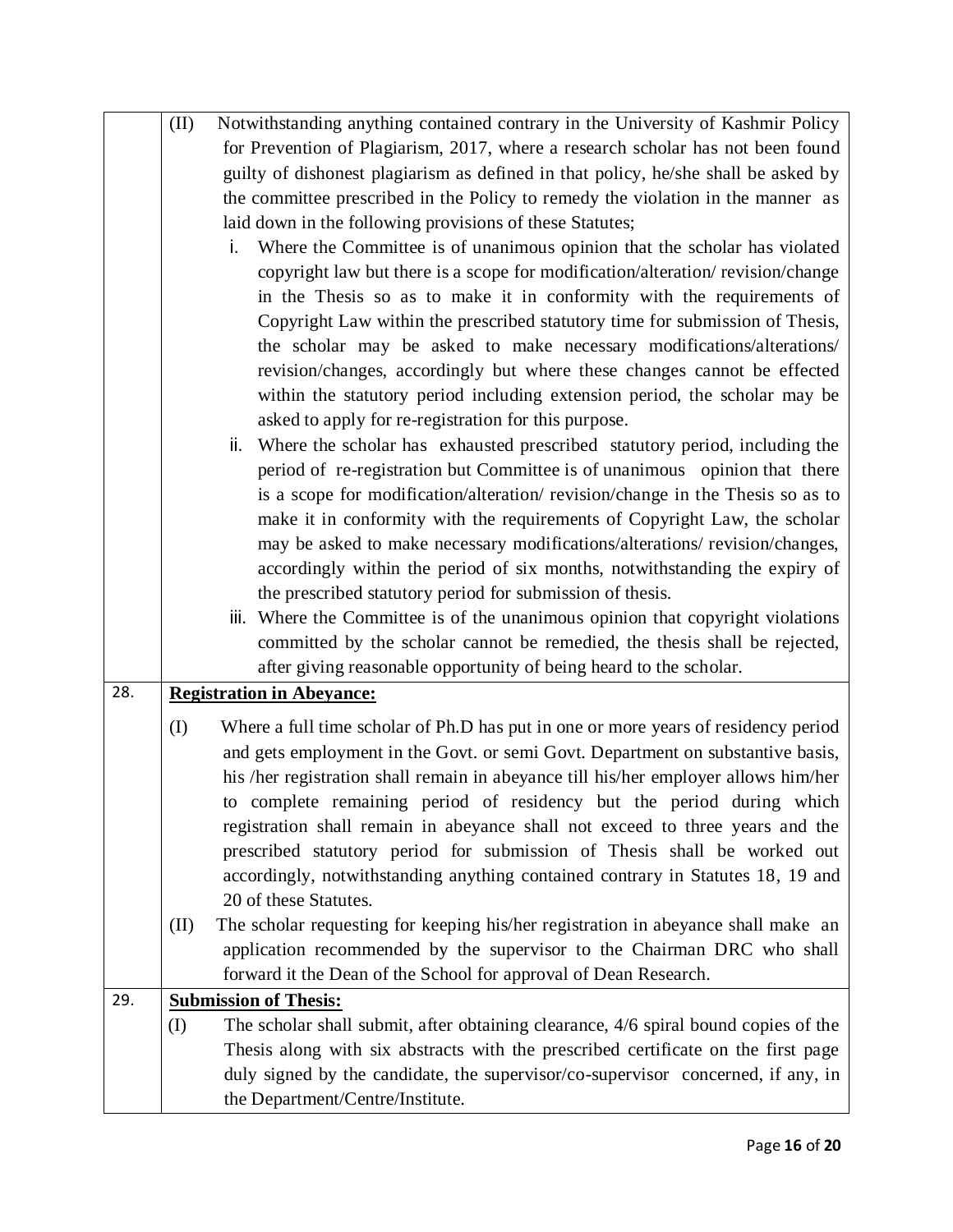|     | (II)  | shall be in conformity with the<br>Thesis, <i>inter-alia</i> ,<br>established<br>The  |
|-----|-------|---------------------------------------------------------------------------------------|
|     |       | norms/standards.                                                                      |
|     | (III) | It shall be in a form suitable for publication.                                       |
|     | (IV)  | It shall be computerized/photocopied on paper of 28 cm x 22 cm with a margin of       |
|     |       | at least three cm on one side (binding side) and one cm. on the other three sides.    |
|     | (V)   | The thesis shall be hard bound with black/maroon coloured cloth/Rexene cover          |
|     |       | (having transparent dust cover), respectively.                                        |
|     | (VI)  | The title of the Dissertation/Thesis, name of scholar, name of the                    |
|     |       | Laboratory/Dept./Centre, name of School and month & year of submission shall          |
|     |       | be printed in bold letters on the face of the cover in golden colour. Field of        |
|     |       | work/Subject, name of the candidate and Year of Submission shall also be printed      |
|     |       | in golden colour on the spine of the Thesis.                                          |
| 30. |       | <b>Evaluation of Ph.D Thesis:</b>                                                     |
|     | (I)   | There shall be two external examiners to evaluate the Ph.D thesis submitted by the    |
|     |       | candidate, who shall be appointed as per the following procedure:                     |
|     |       | the supervisor of the scholar shall submit a panel of eight (08) examiners,<br>(i)    |
|     |       | with complete contact details/specialization to the Chairman DRC                      |
|     |       | concerned who shall submit it to the Dean of the School concerned who                 |
|     |       | shall forward it to the Vice-Chancellor for appointing/nominating two                 |
|     |       | examiners from the panel;                                                             |
|     |       | the Vice-chancellor shall appoint two examiners and shall sufficiently<br>(ii)        |
|     |       | indicate three more external examiners out of the panel submitted who                 |
|     |       | could be approached if the first examiner(s) is/are not available for                 |
|     |       | evaluation of Thesis or Viva-Voce;                                                    |
|     |       | (iii) the external examiners shall be of the rank of a Professor/Associate Professor; |
|     |       | (iv) the Dean of the School shall seek consent of the external examiners              |
|     |       | empanelled by them to accept the assignment, preferably through e-mail,               |
|     |       | before forwarding the panel for approval that shall form part of the records.         |
|     | (II)  | The Dean of the School shall arrange to send the thesis along with abstracts to       |
|     |       | two approved examiners along with instructions in the prescribed form regarding       |
|     |       | evaluation and submission of the report under a confidential cover.                   |
|     | (III) | The supervisor shall submit evaluation report/s of the thesis which shall be an       |
|     |       | internal evaluation report and where there is co-supervisor also, then a joint        |
|     |       | evaluation report shall have to be submitted by them.                                 |
|     | (IV)  | The Dean of the School, on receiving satisfactory report and definite                 |
|     |       | recommendations for the award of Degree of Ph.D from all the three/four               |
|     |       | examiners, who shall forward them to the Vice-Chancellor for obtaining approval       |
|     |       | for conducting Viva-Voce by one of the External Examiners, out of the two             |
|     |       | examiners who have evaluated the thesis.                                              |
|     |       |                                                                                       |
|     |       |                                                                                       |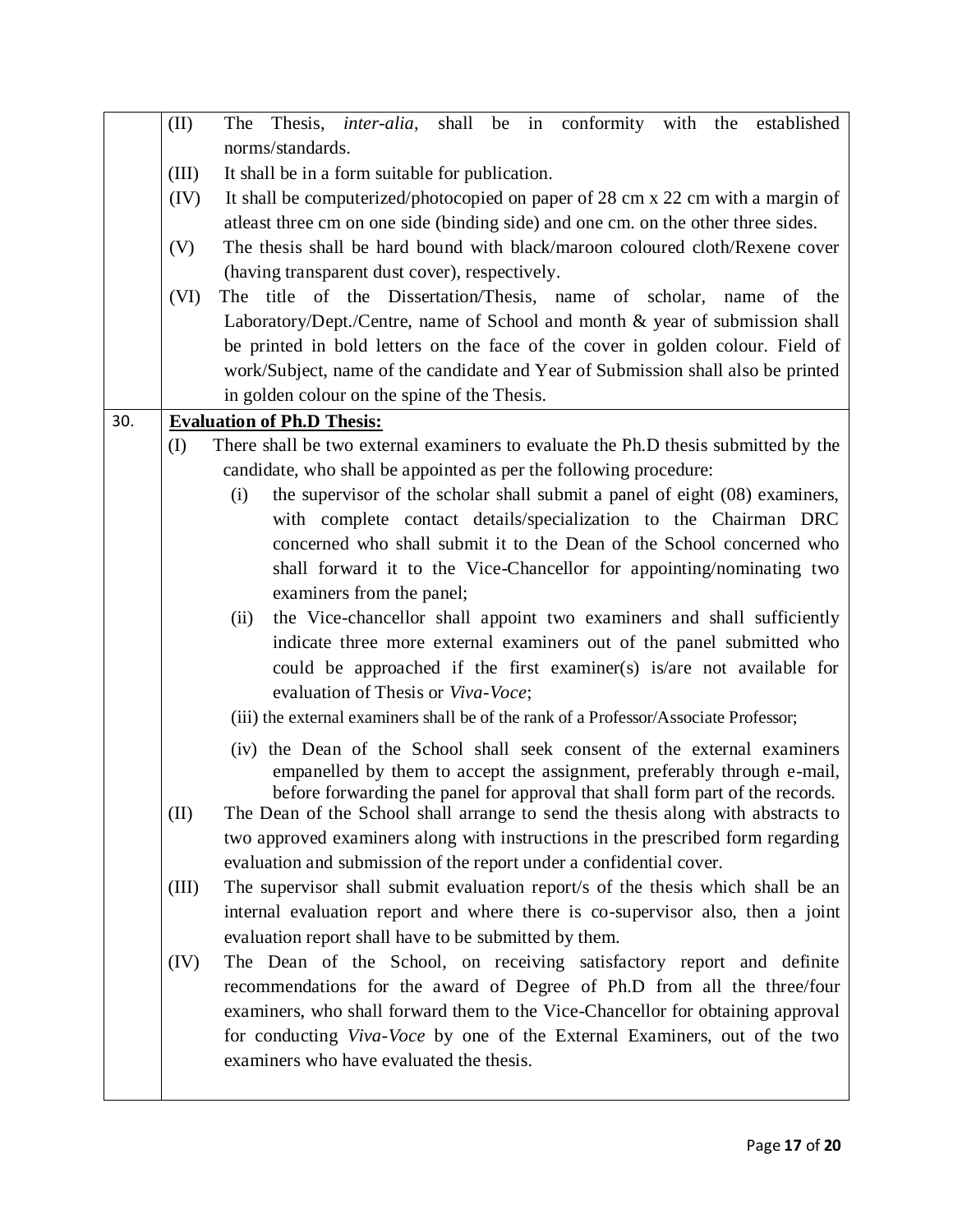|     | (V)   | The examiners shall ordinarily send the evaluation report within 45 days from the                             |
|-----|-------|---------------------------------------------------------------------------------------------------------------|
|     |       | receipt of the thesis but the Dean of the School shall send reminders to the                                  |
|     |       | examiner after the expiry of one month from the receipt of the thesis.                                        |
|     | (VI)  | Where the reports are not received within the stipulated period of 45 days, and the                           |
|     |       | examiner has either expressed his/her inability or is not responding to the                                   |
|     |       | reminders, the Dean of the School shall send the Thesis to the 3 <sup>rd</sup> approved                       |
|     |       | examiner and this process will move on if 3 <sup>rd</sup> examiner has also failed to submit                  |
|     |       | the report.                                                                                                   |
|     | (VII) | Where one of the examiners suggests that Thesis be rejected/modified, for the                                 |
|     |       | reasons to be recorded, it shall be sent to third approved external examiner and                              |
|     |       | decision will be taken on the basis of his/her report.                                                        |
|     |       | (VIII) Where two examiners suggest that the modifications be made, then the concerned                         |
|     |       | scholar shall have to make suggested changes within six months and not later than                             |
|     |       | one year from the date the decision is communicated, notwithstanding expiry of                                |
|     |       | the statutory period as stipulated in Statutes 18, 19 and 20 of these Statutes and                            |
|     |       |                                                                                                               |
|     |       | where two examiners suggest that the Thesis be rejected, it shall be rejected and                             |
|     |       | the research scholar shall be declared ineligible for the award of the Degree on the<br>basis of this Thesis. |
|     |       |                                                                                                               |
|     | (IX)  | The modified thesis shall be evaluated by the original Examiner but where he/she                              |
|     |       | expresses his/her unwillingness to evaluate the Thesis or is not available, then the                          |
|     |       | Thesis shall be sent by the Dean of the School to the examiner from the panel of                              |
|     |       | already approved examiners.                                                                                   |
| 31. |       | <b>Viva-Voce for Ph.D:</b>                                                                                    |
|     | (I)   | The Dean of the School concerned shall arrange Viva-Voce with the assistance of                               |
|     |       | concerned HOD/Director which shall be open to DRC members, other teaching                                     |
|     |       | faculty of the Department, research scholars, PG students of the Department and                               |
|     |       | other interested experts/researchers.                                                                         |
|     | (II)  | For Ph.D programme, the research scholar to defend his/her thesis shall be                                    |
|     |       | conducted by the Board of Examiners, comprising the following:                                                |
|     |       | Dean of the School<br>i.<br>Chairperson                                                                       |
|     |       | ii.<br>HOD/Chairman DRC<br>(Member)                                                                           |
|     |       | Supervisor and co-supervisor (if any) (Member)<br>iii.                                                        |
|     |       | One of the two external examiners (nominated by the Vice-Chancellor).<br>iv.                                  |
|     |       | (Member)                                                                                                      |
|     |       | Where Dean of the concerned School is also holding position of the<br>V.                                      |
|     |       | Chairman DRC, then senior most faculty member in the Department                                               |
|     |       | shall be co-opted as member Board of Examiners.                                                               |
|     |       | Where Dean of a school is the supervisor, Dean Research shall act as<br>vi.                                   |
|     |       | Chairman of the Committee.                                                                                    |
|     |       |                                                                                                               |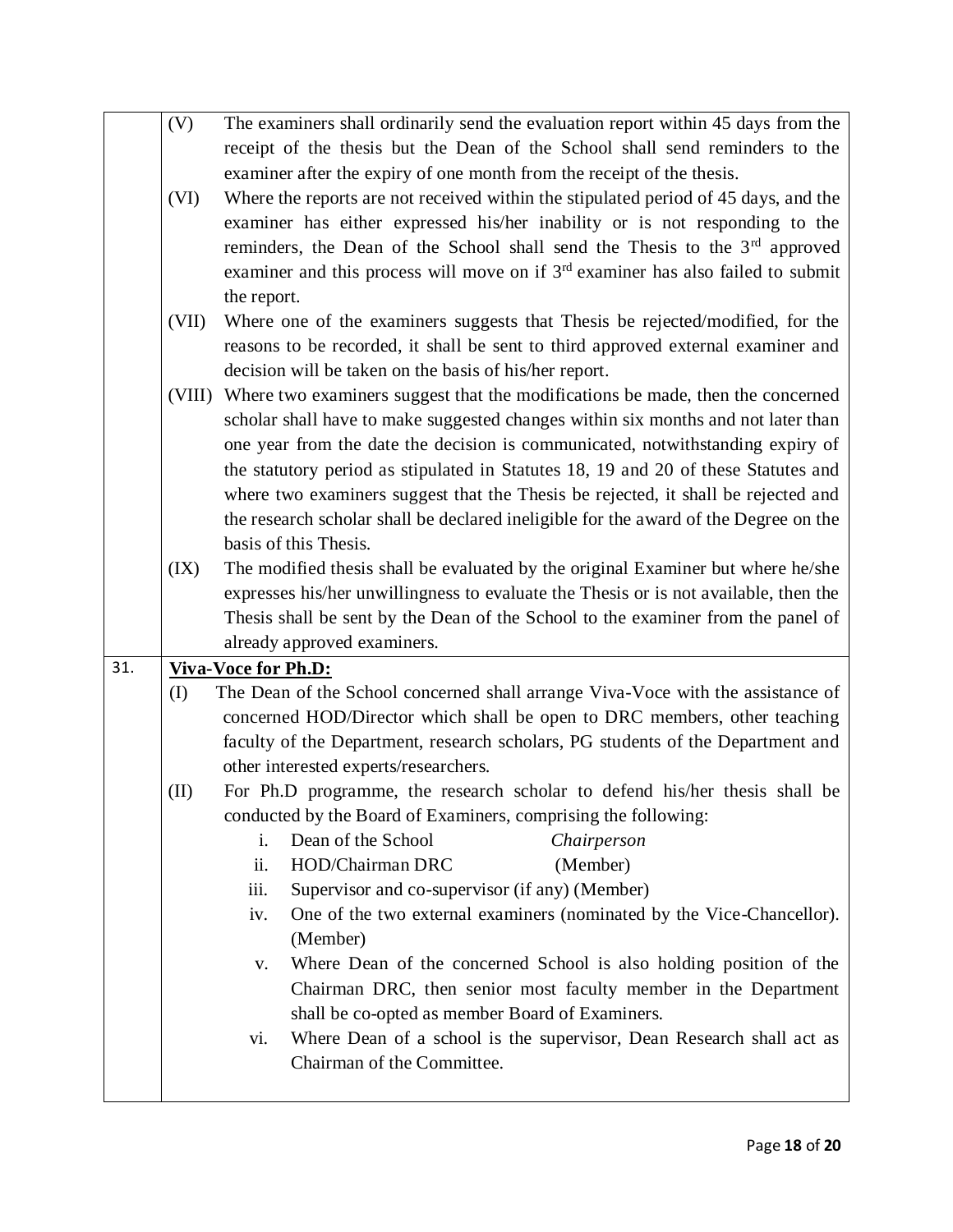|     | (III) | The Viva-Voce shall be open and a research scholar shall present the main               |
|-----|-------|-----------------------------------------------------------------------------------------|
|     |       | findings/results of his/her thesis in the form of a seminar lecture, but only           |
|     |       | members of the Board of Examiners shall ask questions/clarifications from the           |
|     |       | research scholar.                                                                       |
|     | (IV)  | Where the supervisor (internal examiner) is not available and is not likely to be       |
|     |       | available in the next two months after the receipt of the last report from the          |
|     |       | external examiner, the Vice-Chancellor may on the recommendation of the                 |
|     |       | Chairperson DRC and the Dean of the School concerned appoint an approved                |
|     |       | supervisor of that Department/ Centre/Institute, preferably with the same               |
|     |       | specialization, as a substitute for supervisor in the Board of Examiners.               |
|     | (V)   | Where a candidate is not recommended for the award of Degree by the examiners at the    |
|     |       | time of the Viva-Voce, he/she may be permitted to re-appear in the Viva-Voce to be held |
|     |       | not earlier than three months from the date of his/her first Viva-Voce.                 |
|     | (VI)  | The Viva-Voce of the candidate for the second time shall be conducted by the            |
|     |       | original examiners unless they or any one of them is/are not available or is/are        |
|     |       | unwilling to act as such and in such cases the substitute examiners shall be            |
|     |       | appointed preferably from within the already approved panel.                            |
| 32. |       | Declaration of result and award of the Degree of Ph.D:                                  |
|     | (I)   | The evaluation report of the course work, copies of three/four reports of the           |
|     |       | examiners and Viva-Voce report of Ph.D shall be communicated by the Dean of             |
|     |       | the School to the Controller of Examinations for declaration of the results.            |
|     | (II)  | The Controller of Examinations shall on the basis of the reports submitted under        |
|     |       | Clauses I above declare the result of the candidate for the award of Ph.D Degree,       |
|     |       | as the case may be, after seeking approval from the Vice-chancellor.                    |
| 33. |       | <b>Publication of Thesis:</b>                                                           |
|     | (I)   | Subject to the provisions contained in these Statutes where a candidate applies for     |
|     |       | a copy of the report of the examiners, these reports in full or excerpts thereof may    |
|     |       | be supplied to him/her.                                                                 |
|     | (II)  | The permission to publish the Thesis shall be accorded to the candidate subject to      |
|     |       | the condition that the suggestions (if any), made by the examiner, in the extract of    |
|     |       | the reports supplied to the candidate, have been incorporated in the revised Thesis     |
|     |       | which shall be certified by the Dean of the School concerned.                           |
|     | (III) | The candidate shall on publication of the Thesis state on its title page that it is a   |
|     |       | Thesis approved for Ph.D. Degree by the University of Kashmir.                          |
|     | (IV)  | Where full reports are required by any recognized organization /agency, these shall     |
|     |       | be supplied to such an organization/agency by the Controller of Examinations,           |
|     |       | after seeking approval from the Vice-chancellor.                                        |
|     | (IV)  | The Chairperson DRC shall get one copy of the thesis accepted by the University         |
|     |       | for the award of Degree deposited in the Allama Iqbal Library and one/two copies        |
|     |       | shall be deposited in Departmental Library.                                             |